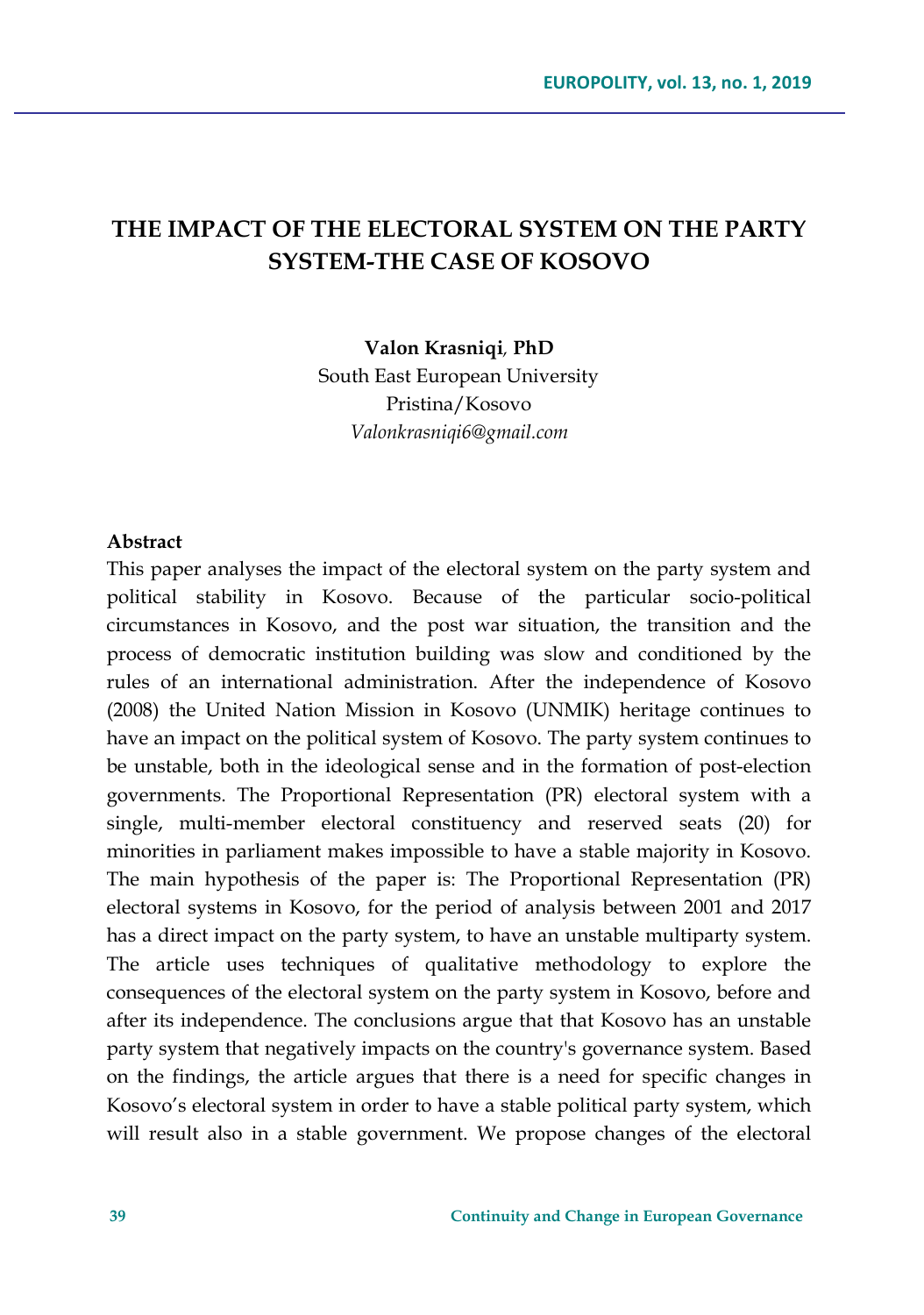system in Kosovo, from one Multi-Member Constituency (MMC), to be divided into 7 +1 constituency for minorities, in order to have a stable party system, thereby more efficient and durable government.

### **Keywords**

Electoral System, Government, International Administration, Kosovo, Party System, Stability

### **1.INTRODUCTION**

Electoral systems and party systems are linked to each other. Some electoral systems encourage the evolution of political parties more than others do. Moreover, the type of party system that evolves is greatly influenced by the electoral system in place.

The plurality voting formula often produces a majority of seats for one party in the legislature, because a party that wins a nationwide plurality will tend to be overrepresented and hold a majority of seats in the legislature. On the other hand, electoral systems featuring Proportional Representation (PR) are associated with more "proportional" vote-to-seat conversions than in plurality systems.

Political parties are the foundation of the functioning of a state in a democratic way. Political parties in Kosovo are young in terms of operation. Their development as well as the electoral rules are associated with political developments in the country, but not only.

Initially, following the collapse of communism all over Europe, political parties were also founded in Kosovo. Because of political situation in Kosovo, their functioning was more specific compared to other countries.

At the beginning of the 1990s, Eastern European countries switched to party pluralism, while the Kosovo political status known as autonomy was abolished by the Milosevic regime and Kosovo was settled under Serbian rule against the will of the people (90 %) of Kosovo.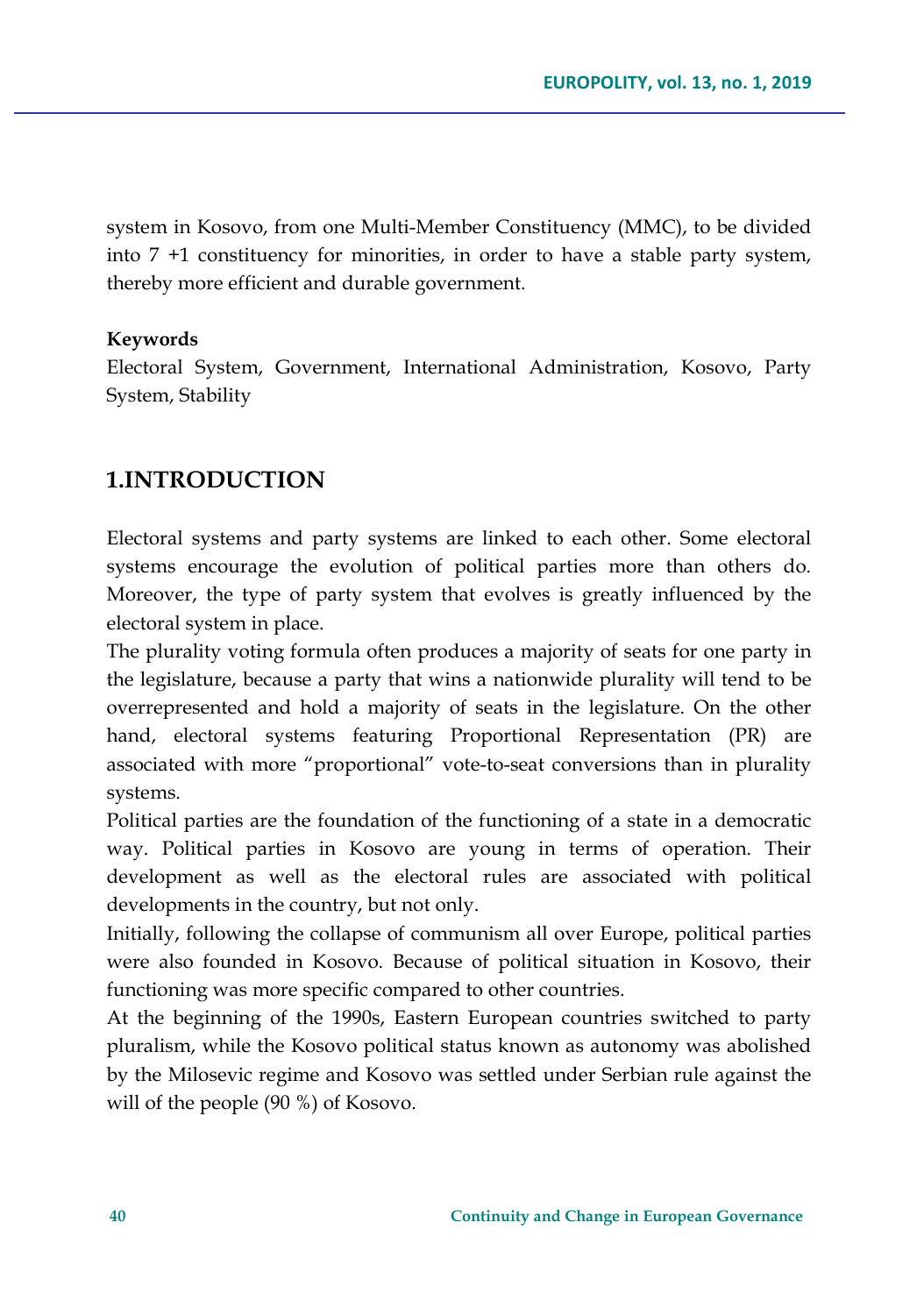During such time of the Serbian rule against the will of the majority people of Kosovo, it was impossible for the political parties in Kosovo to have a normal way of functioning and behaviour. The political life was developed in parallel. The Serbia's institutions were not accepted by the Kosovo Albanians. The Albanian majority did not take part in Serbian institutional and political activities.

Following the war for the independence of Kosovo by the Albanians, as well as the NATO intervention against Serbia in 1999, Kosovo was set under International Administration called UNMIK (United Nation Mission in Kosovo). Thus, the Serbian forces and its entire administration were forced to leave Kosovo. After the liberation of Kosovo, the political parties that functioned during the 'occupation' continued their party activities. The main party was the Democratic League of Kosovo (LDK), which during 1990s stood for the rights of Albanians through a peaceful path. Likewise, new parties emerged from the Kosovo Liberation Army (KLA), such as Democratic Party of Kosovo (PDK) and Alliance for the Future of Kosovo (AAK). As of the liberation of Kosovo in June 1999 until the fall of 2000, when the first local elections and the later parliamentary elections were held, the UNMIK was the final authority in Kosovo. By the Provisional Administrative Council (PAC) as well as the Kosovo Transit Council (KTC), mechanisms representing political parties, the UNMIK held consultations with political parties rather than having co-decision making.

Following the parliamentary elections, the Special Representative of the General Secretary of the UN (SRSG), through UNMIK mechanisms, determined the electoral system. In this process, the UNMIK was interested without any haste in establishing institutions elected from the will of the people. Above all, it was of interest that the representation is comprehensive, both in terms of ethnicity (through guaranteed seats for minorities) and within an ethnicity (Albanians).The electoral system was therefore designed in that spirit, which was a pure proportional and a Single Electoral Zone System with closed lists, without a threshold and with gender guaranteed quota. This electoral system guaranteed inclusiveness for all social strata. As a result of such electoral system, a large number of political parties were represented in Parliament in all the legislatures in Kosovo, during the international administration until 2008.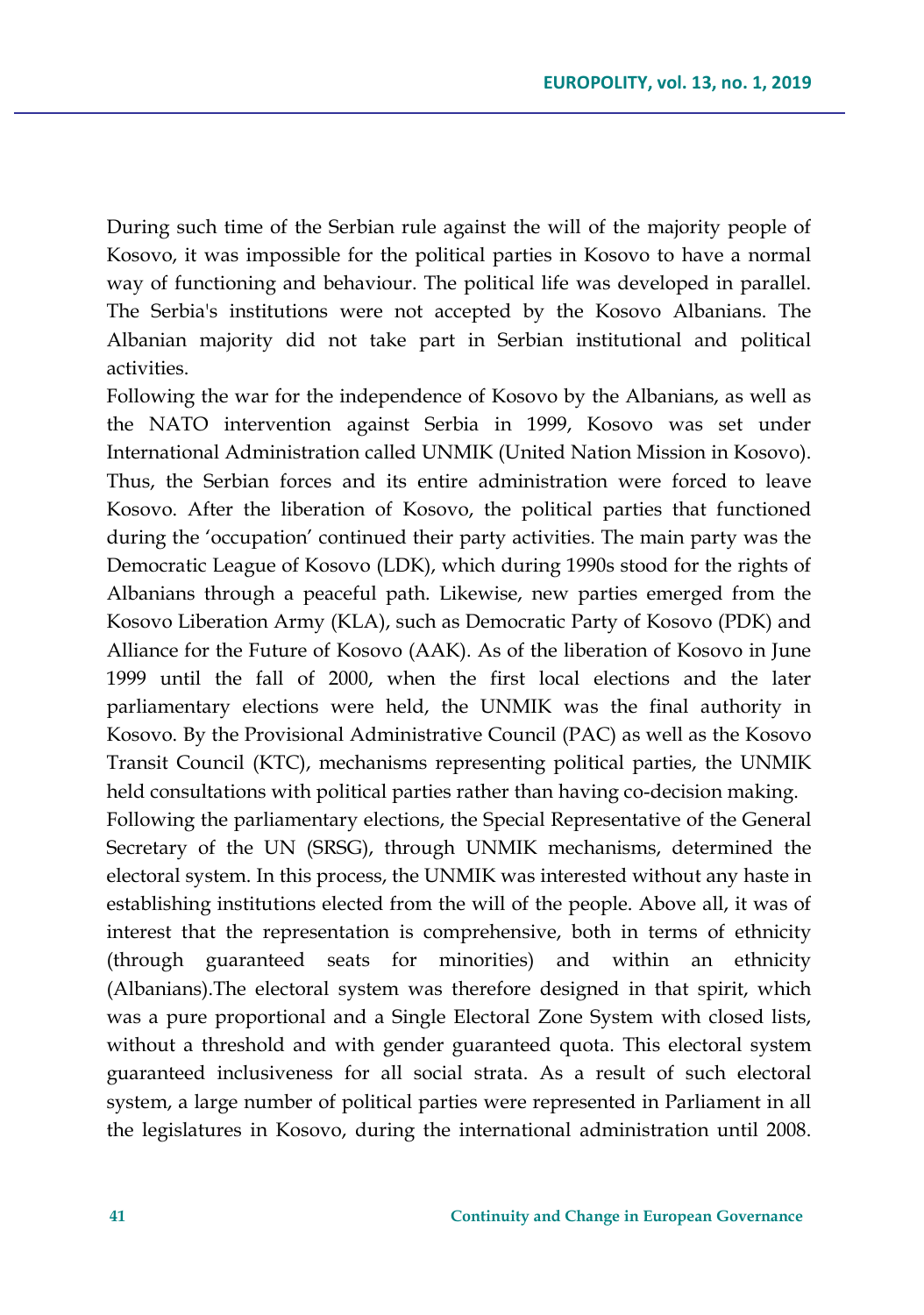After the declaration of independence, some minor amendments were made to the electoral system. The UNMIK had transferred the competencies to the political parties represented in parliament. Today, Kosovo institutions have full powers, though the EULEX exercised some judicial and security powers. Under the new mandate, the EULEX only has monitoring and advising competences regarding the cases they were working with. On the other hand, the KFOR is in charge of border security for Kosovo, while in addition to this, according to the recent developments, Kosovo created regular armed forces, called the Kosovo Security Force, which shall defend the sovereignty and territorial integrity, of the Republic of Kosovo (Rettman 2018).

The reserved seats as well as the electoral system applying in Kosovo, despite the positive aspect in terms of comprehensive representation, have had impact on the fact that political parties are ethnic, despite the investment on establishing a multi-ethnic society. The ideological division of political parties was not a matter of discussion. Main political parties had comprehensive approaches. This happens because Kosovo is still in the developing phase. Social, economic development and political culture are at an unsatisfactory level. Based on the theoretical and practical research, made by various authors on the influence of the electoral system in the party systems (Colomer 2018); (Mershon and Shvetsova 2013) (Boix 2007) and based on the analysis made in the case of Kosovo, electoral system has had impact in party system.

Regarding the stability of governance, the ideological division of parties, number of parties and the interaction between them, the party system in Kosovo can be considered as unstable.

This paper is structured as described below. In the first part, there is a review of the literature on the electoral systems, the party system, their interconnection and the influence on governance. The second part analyses the operation of political parties and the formation of governing coalitions during international administration in Kosovo. The third part deals with elections held after the independence in Kosovo, exploring the influence of the electoral system to the party system and the country's government.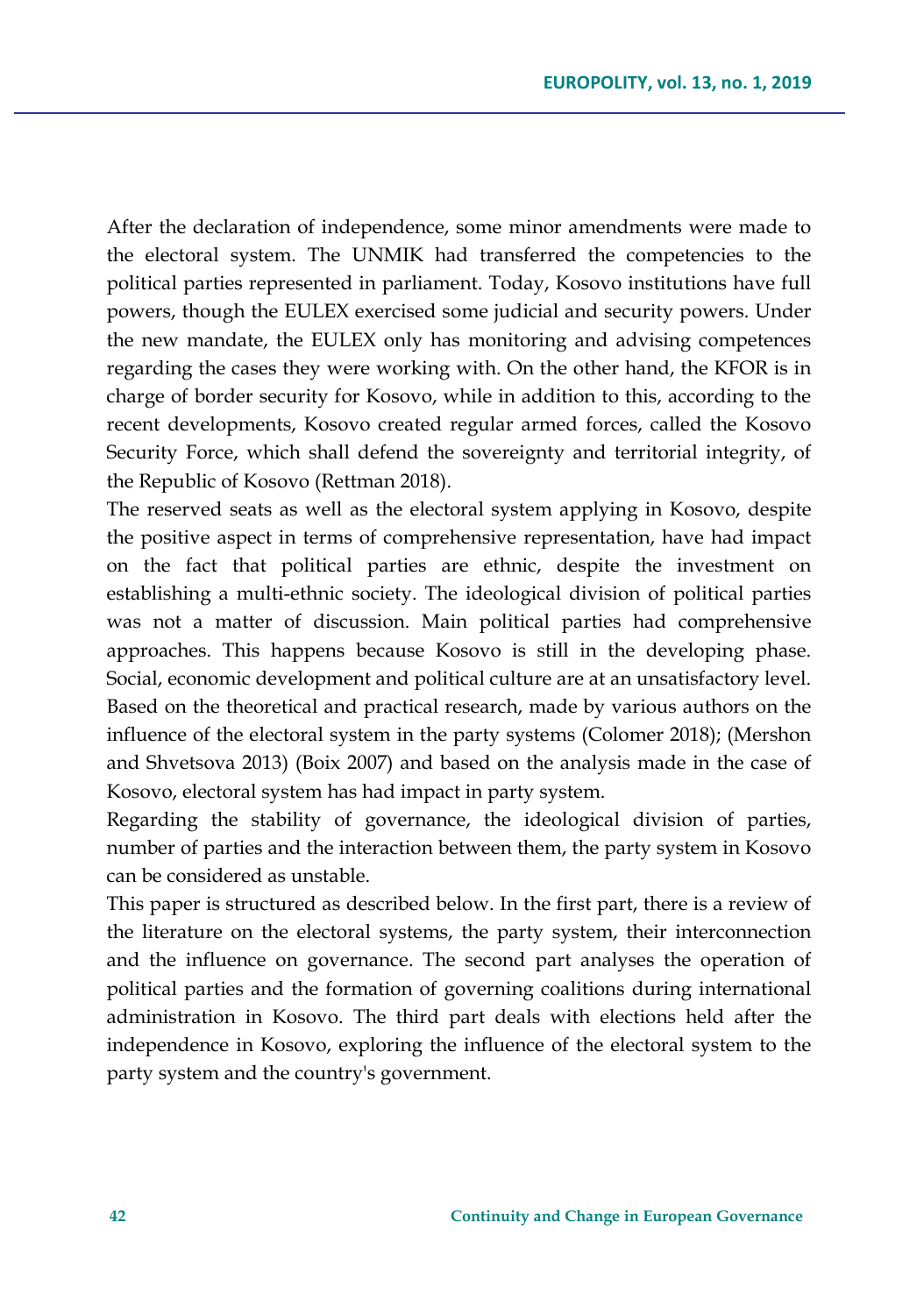## **2. THEORETICAL FRAMEWORK**

The electoral system and political parties are concepts that are interlinked with each other. Political parties in representative democracies are fundamental to institutional functioning and representation of citizen's interests and their demands. Without political parties the representative democratic system could not function. Elections are particular mechanism and rules that are determined by political parties – to convert (translate) the will of citizens into parliamentary representation, or to elect the president in countries where the people vote directly.

The academic literature on electoral systems has shown that the 'type of electoral laws and the nature of party systems are strongly correlated with each other (Duverger 1954; Taagepera and Shugart1989; Cox 1997). Plurality and majority rules come hand in hand with two-party systems. On the other hand, proportional representation laws tend to generate multiparty systems' (Boix 2007, 518-520).

However, we all know, at least since Duverger (1951), that the rules under which elections are held, particularly the rules for aggregating votes into legislative seats, affect both party systems and policy outcomes. The major contrast has traditionally been drawn between PR rules aiming to match overall vote and seat shares, and single-member constituency (usually plurality) systems more concerned with producing a definite election outcome (Budge 2007, 168-179)

It can be expected that– almost by definition– that electoral systems which are more proportional should coincide with more fragmented party systems. In the 1950's the French political scientist, Maurice Duverger (1954), put forward the proposition that non proportional electoral systems (he referred specifically to FPTP) 'favors' two-party systems, while proportional electoral systems are more appropriate for multi-party systems (Farell 1998, 149-150).

The translation of citizen interests into government policy may be far from smooth or simple, however, and this transmission is also dependent on institutions and parties. For example, the rules that govern the translation of votes into legislative seats directly affect pathways of representation. The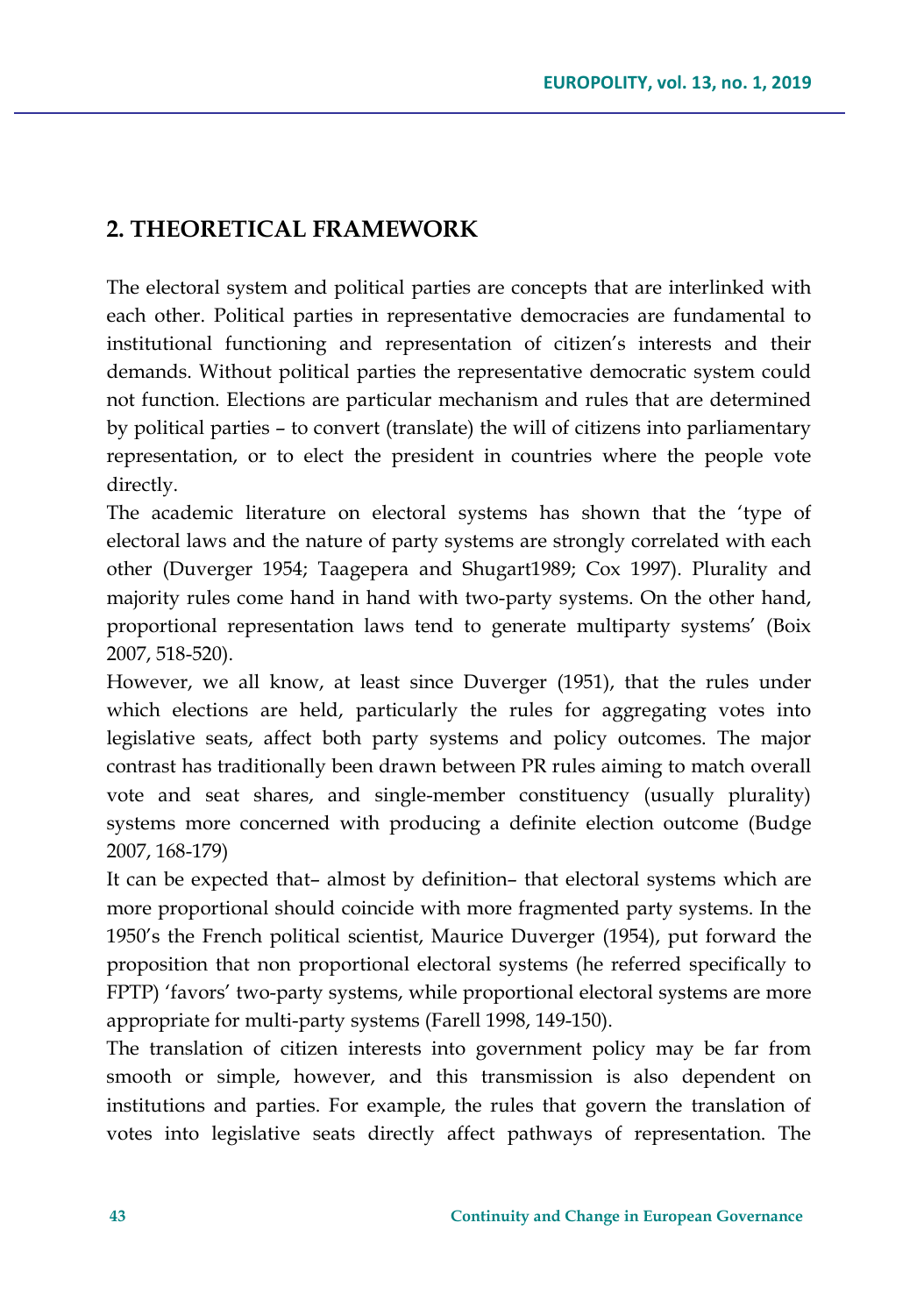discussion over the effects of electoral systems on political representation has continued (Hoag and Hallet 1926; Hermens 1941; Duverger 1954; Rae 1967; Riker 1982; Cox 1990, 1997) however, for dissenting opinions on the overstated impact of electoral systems, see Grumm 1958; Lipset and Rokkan 1967 (Ezrov 2010, 3).

As many scholars in political science have long argued, a crucial choice in building political democracy is the design of electoral systems. Indeed, given that elections are central to the functioning of democratic systems, scholars have sought to understand why different electoral systems are chosen and the impact those choices have on a range of political outcomes, both at the individual and the system level. These outcomes include the quality and breadth of representation, the fractionalization and polarization of political party systems, voter turnout and voting behaviour, and the stability of government and the political system. The scholarly work on the effects of electoral systems has focused on the longstanding debate between what is the "best" type of electoral system and a) the relationship between electoral rules and the ideological polarization and size of political party systems, b) the tendency of electoral systems to impact voter turnout and citizen participation and c) the potential for electoral systems to affect the course of democratic development. In terms of electoral formula, there is a distinction between plurality, majority, and proportional representation formula (Ishiyama 2011, 157-165).

Modern electoral democracy, broadly speaking, can take two forms: majoritarian, in which the party or coalition that wins a majority (and sometimes a mere plurality) of the vote in a popular election holds political power, or consociational, in which power sharing among a society's established ethnic groups is achieved through reserved seats for minorities in the cabinet, the parliament, and the civil service. The five differences on the executives-parties dimension are as follows: 1. Concentration of executive power in single-party majority cabinets versus executive power-sharing in broad multiparty coalitions. 2. Executive-legislative relationships in which the executive is dominant versus executive-legislative balance of power. 3. Two-party versus multiparty systems. 4. Majoritarian and disproportional electoral systems versus proportional representation. 5. Pluralist interest group systems with free-for-all competition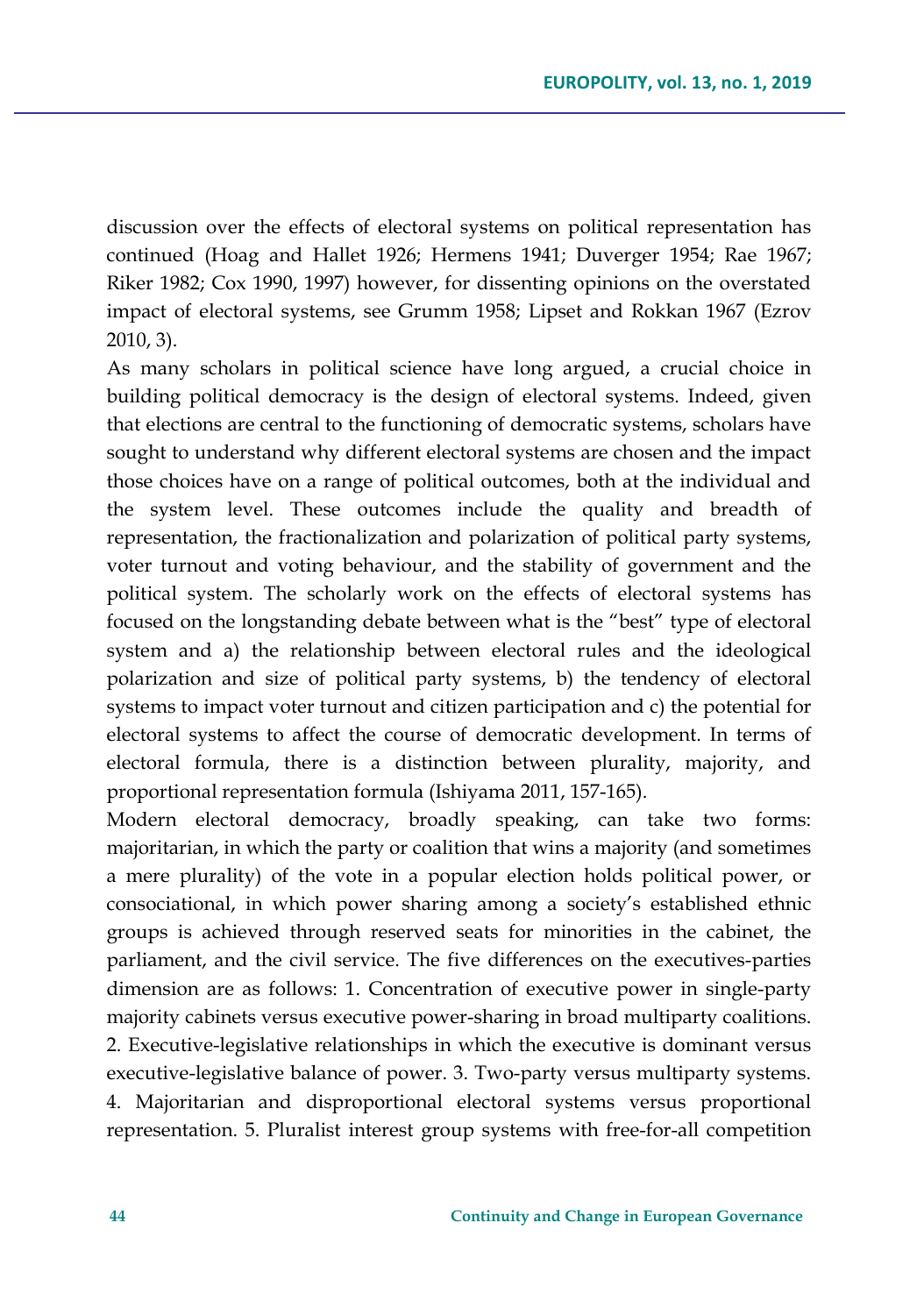among groups versus coordinated and "corporatist" interest group systems aimed at compromise and concentration (Lijphart 1999, 2-8).

Some electoral systems encourage the evolution of political parties more than others. Also, the type of party system that evolves is greatly influenced by the electoral system in place.

The difference in outcome of electoral systems can be attributed to four differences from plurality systems based on formula, district magnitude, candidate versus party voting and effective thresholds… Plurality systems will almost automatically be associated with single-member districts, individual candidates, and high effective electoral thresholds. In contrast, PR systems are associated with multimember districts, party lists, and relatively low effective thresholds. PR systems are more prevalent in developed democracies than are plurality systems. It is assumed that this happens because these systems are considered more appealing in terms of their "representativeness", than plurality systems. More parties and smaller or minority interests can gain representation in the legislature in a way that is commensurate with their level of popular support. However, critics argue that PR allows too many parties to gain power, which affects the efficiency, stability, and accountability of policy making. A more serious objection that is often raised against PR systems is that they present the opportunity for extremist factions to gain too much influence (Ezrov 2010, 8-9).

In this regard, in an extreme pluralistic system, the need for coalition governments sometimes forces parties to cooperate with tiny extremist parties in order to form a majority. PR systems can also offer an opening to extremist parties, because they, as all small parties, get a disproportionately large amount of power when larger parties need their support in order to form a government. Just as electoral system choice will affect the way in which the political party system develops, the political party system in place affects the evolution of the electoral system (The Effect of Electoral System on Party System 2012); (Katz 1980, 1-35); (Baken 2008).

Electoral system has a significant impact in party system, number of parties, governance and stability as well. There is not a magical formula of the electoral system that determines stability of party and government system. This also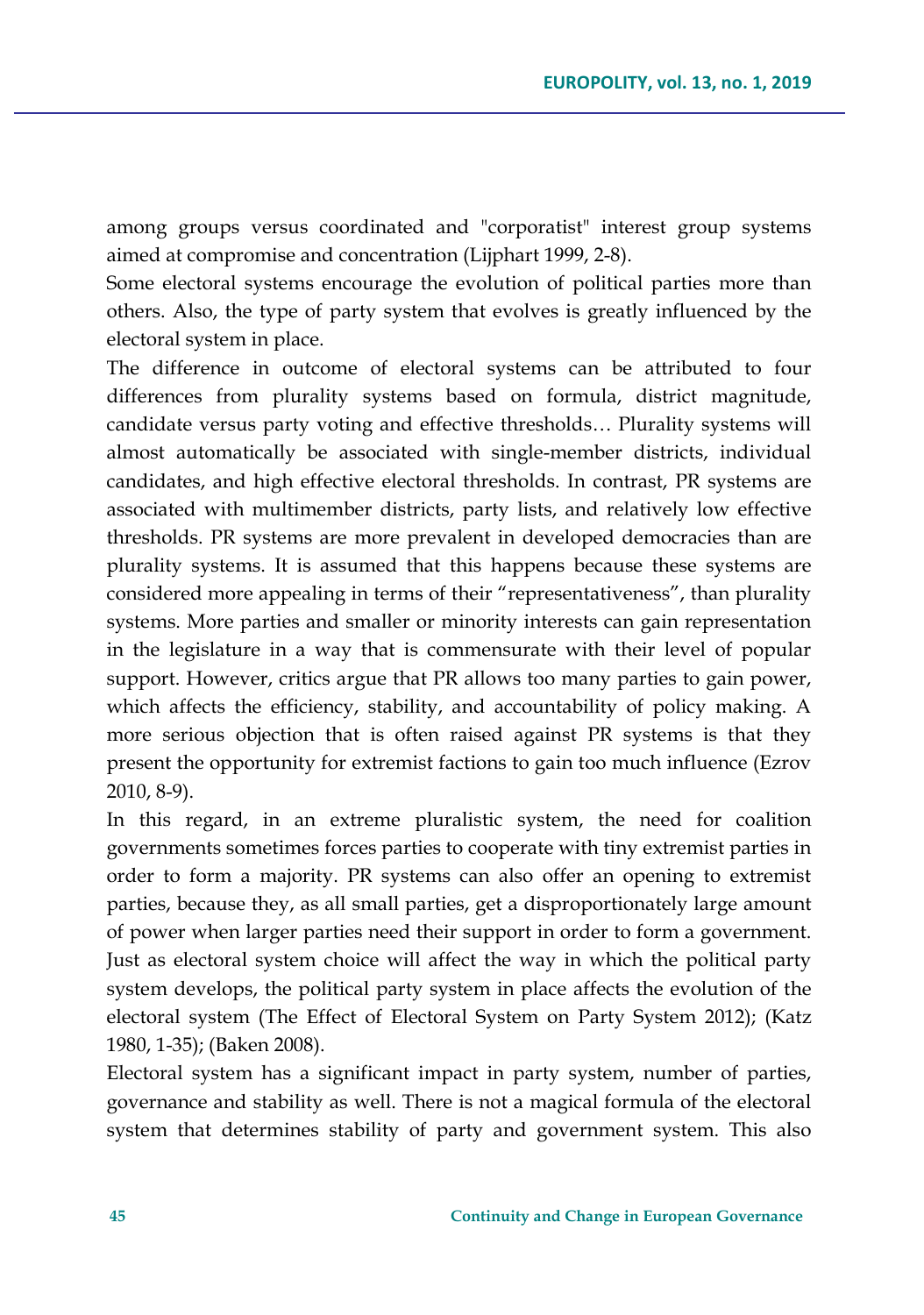depends on other factors which are considered situational elements such as cultural, ethnic, emancipatory, historical and social elements.

Democratic Party systems do not come into being overnight but typically require extensive periods of learning on the part of electorates and politicians (Diamond 2001, 306). Political parties, their way of functioning, political programs, ideologies and their structure are very much studied by many social and political scientist. Some of which are most know and have managed to be quite influential in the field include: Giovani Sartori (1998), Maurice Duverger (1954), Daniel-Louis Seiler (2012), Gunther and Diamond (2003), Kitschelt (1995). Also Dommet (2014), Millard (2004), Web and White (2007), Lewis (2001) for political parties after the fall of the communist regimes as part of new democracies (V. Krasniqi 2016 a, 109).Whereas, parties in general, including the differences and commonalities between them, co-operation, number of parties, ideology that they represent etc., constitute the structure which is well known as a party system.

Party systems can be classified based on a number of principles, but four main classificatory schemes have been usually used: the ideologies of the parties; the extent to which parties penetrate into society; the stance of parties towards the legitimacy of the regime; and the number of parties in the system. One major recent study has sought to analyse post-communist party systems with respect to the quality of the democratic process they sustain, primarily on the basis of processes occurring in the electoral arena of party competition and voter representation (Lewis 2001, 123); (Ware 1996, 149).

Diamond, Linz and Lipset's concluded that "a system of two or a few parties, with broad social and ideological bases, may be conducive to stable democracy" to strengthening parties and remodeling party systems through the use of institutional incentives and constraints. The first approach attempts to constrain the development of ethnic parties by cross-national party formation rules that require parties to demonstrate a broad organizational base. The second attempts to use the design of electoral rules to reshape the party system. The third tries to strengthen parties from the top down, via measures to build greater internal party capacity and discipline in parliament. The final approach involves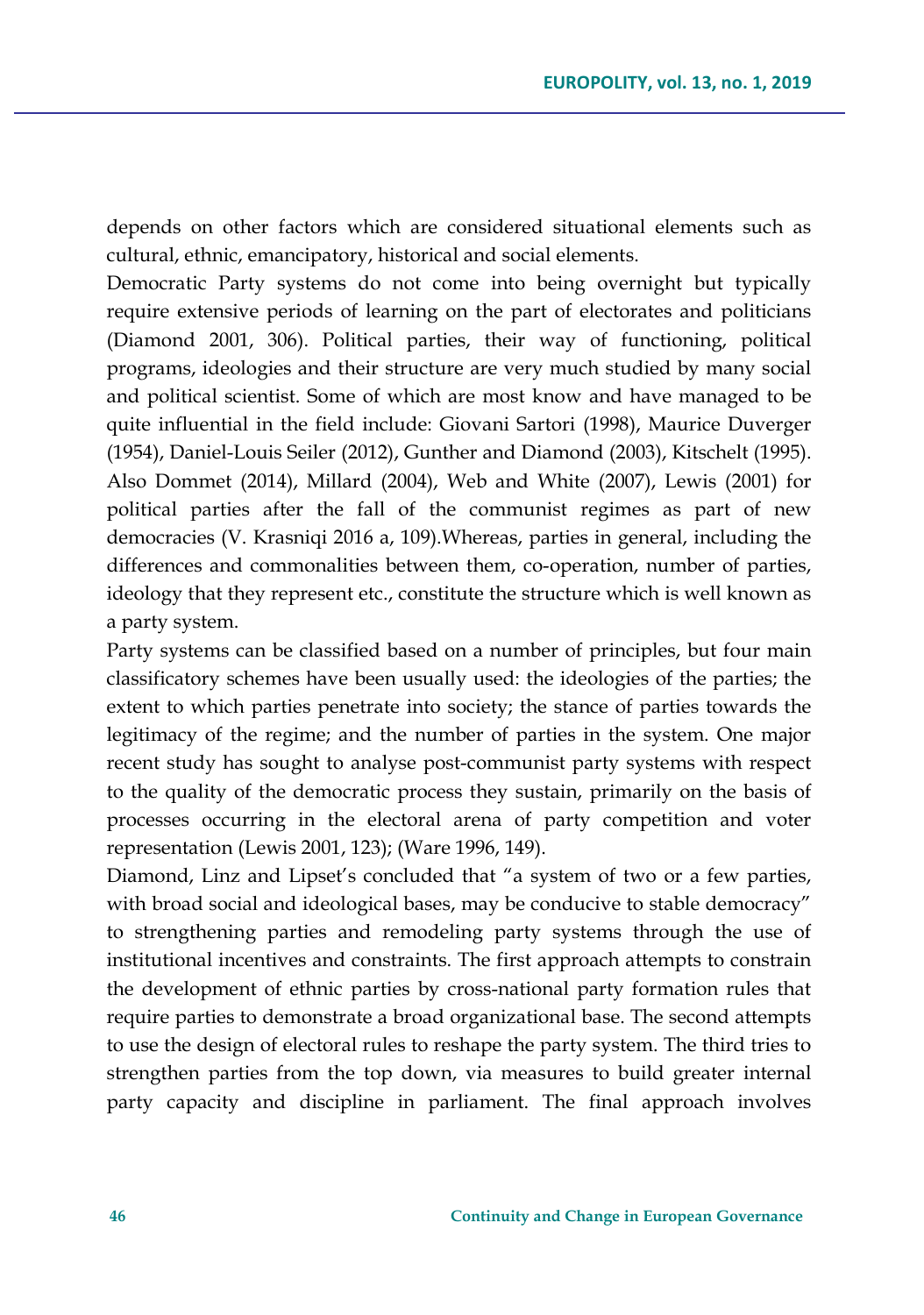international interventions to assist parties in post-conflict democracies (Reilly 2008, 9-11).

In this paper, the party system will be treated in terms of the influence of the electoral system on the number of political parties, their survival, electoral thresholds, seats reserved for minorities, government stability during and after international administration and its impact in the stability of Government.

Traditionally political scientists have been very much preoccupied with the number of parties, because this number was considered important and very influential in the structure of the party system. Since the late 1960's it has become customary to describe the format of a party system in terms of the number of parties as well as the distribution of party strength within it. Scholars who examined party system polarization have been focused on Sartori's (1976) notion of left-right polarization. According to him party systems are 'bipolar' if support revolves around two poles in the left-right scale, regardless the number of parties involved, and 'multi-polar' if support pivots upon more than two poles. The number of poles depends upon the ideological distance between poles. 'Left-right polarization', then, essentially maps the level of support for political parties at various points along the left-right continuum. Electoral volatility is the propensity for individuals to vote for different parties at successive elections (Maor 1997, 28-29).

Further, Sartori makes the classification of political party system, suggesting seven classes, indicated as follows: 1) one party 2) hegemonic party 3) predominant party 4) two party 5) limited pluralism 6) extreme pluralism and 7) atomized (Sartori 2005, 110). When the party system becomes more fragmented, the electoral system will become more proportional as a consequence of the fact that a) smaller parties, which will benefit from more proportional rules, are increasingly empowered and in position of pushing for such reforms and b) larger parties usually advantaged by more majoritarian (or stronger) electoral systems faces increasing uncertainty about their future fortunes. Conversely, when the number of parties is decreasing, the gains enjoyed by the winning parties are likely to translate into majoritarian reforms to further consolidate their position (Baken 2008, 7-8).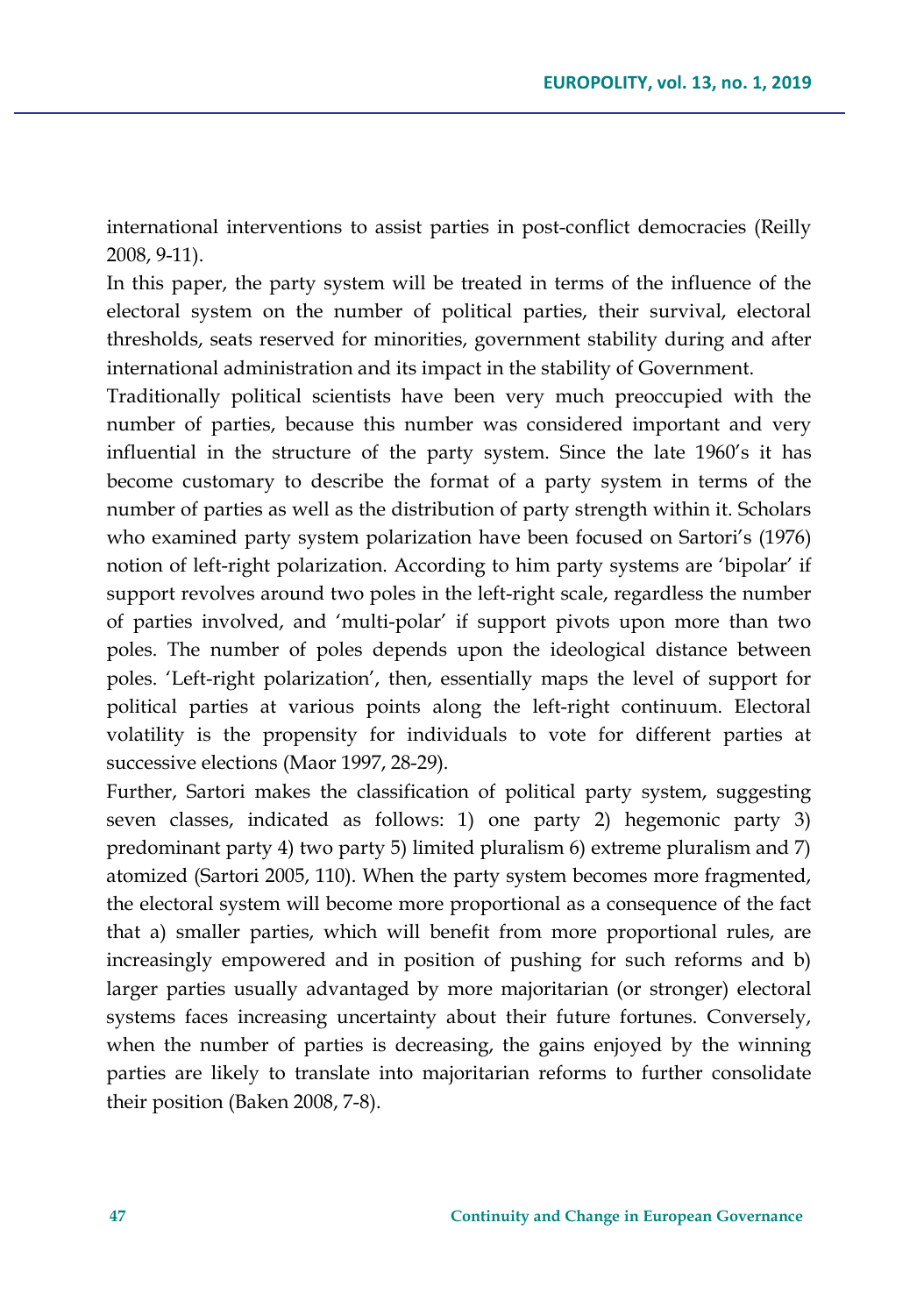The number of parliamentary parties that appear to be viable contenders for government has long been used as the major principle of classification of party systems, and leads directly to the well-known and easily grasped identification of one-party, two-party and multiparty systems. But it is not just numbers that are at issue. Party systems can be seen primarily as structures of party competition and co-operation, and it is the capacity of different sets of parties to perform these functions with a view to government formation and political rule that is particularly important (Lewis 2001, 125-126). The number of parliamentary parties is often seen as central to the characterization of a party system, not only because of the fact that their number determines their potential interaction streams. Generally there are three ways to count the number of parliamentary parties. The first method is simply to count how many entities gained seats at an election. Yet we have noted that in post-communist elections not all competitors were necessarily political parties. The second method, associated with Sartori's work on party systems, is to count only those parties deemed 'relevant'. Thirdly, as parliamentary terms progressed, the unpopularity of governments increased the attractions of leaving a foundering (Millard 2004, 129-138).

Another division about the ideological positioning of political parties is the niche and mainstream parties. Niche parties refer to those parties that occupy the extreme Left, the extreme Right, or a distinctly non centrist niche; specifically, these parties belong to the Communist, Right-wing Nationalist, and Green party families. Mainstream parties are defined as parties belonging to the Social Democratic, Liberal, Christian Democratic, and Conservative party families (Ezrov 2010, 4), for more see: Mayer (2015). Ezrov (2010) finds that proportional electoral systems promote greater numbers of niche parties and their combined vote share via their impact on party system size (Ezrov 2010, 67- 81).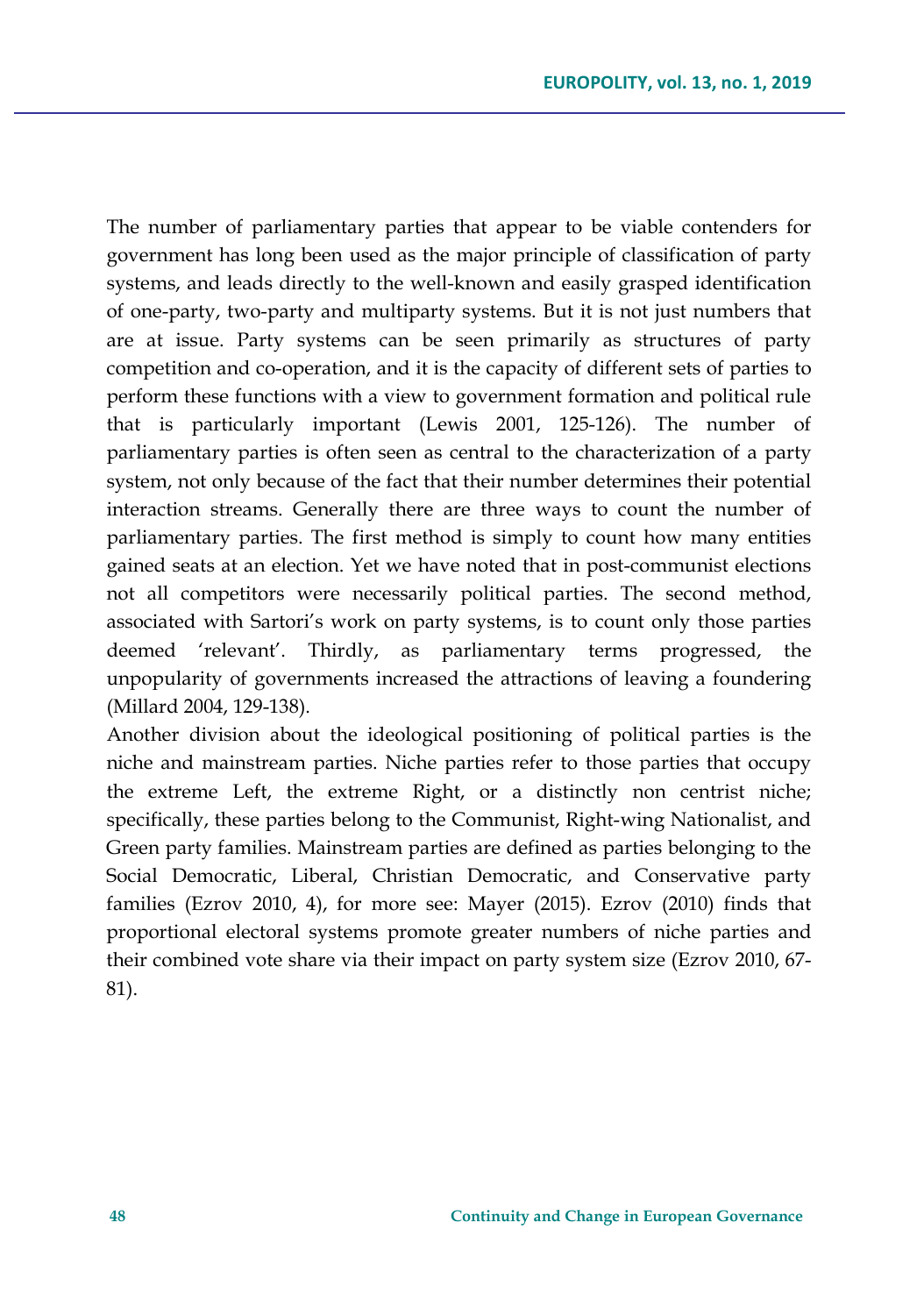#### 2.1 Electoral systems in new democracies

The influence of the electoral system on the party system is evident. The fall of communism and the process of transition to a democratic system of countries in Europe have been accompanied by many challenges and difficulties. One of the main challenges was (and in some countries still remains) definition of the electoral system and then operating within a multi-party system. In addition to this, Party systems and their stabilization nevertheless seem to play an important role in the consolidation of all new democracies (Lewis 2001, 124).

Party systems in post-communist states have been especially fluid, as indicated by high rates of electoral volatility and system fragmentation. There is evidence from various regions of the world that newly competitive regimes turn to reforms of election rules more frequently than do regimes in mature democracies. However, in the face of political fluidity and transition complexity, the reform impulse is subject to two distinct pulls. On the one hand, political entrepreneurs seek to revise electoral laws toward more relaxed rules that maximize access to the party system and enhance the prospects of survival in the political game. On the other hand, a fragmented, volatile electoral environment calls for more restrictive measures that trim party systems to provide better opportunities for stable and effective political rule. Three theoretical perspectives address this issue. 1) Strategic calculations 2) governance norms; 3) institutional inertia. Thus, higher party system fragmentation leads to the probability of more permissive rules, while lower fragmentation tends toward the initiation of more restrictive electoral rules (Bielasiak 2013, 2-5).

One of the most interesting arguments in favor of the use of proportional representation is made by advocates of the consociational school, who have long argued that by promoting the emergence of ethnic politics and then representing groups broadly, this will facilitate the integration of as many subcultures as possible into the political game, thus creating the conditions for inter-ethnic cooperation. Indeed, by securing representation for minority groups, a rule such as PR serves to facilitate the integration of groups into the political system, which ultimately leads them to moderate their demands. However, there has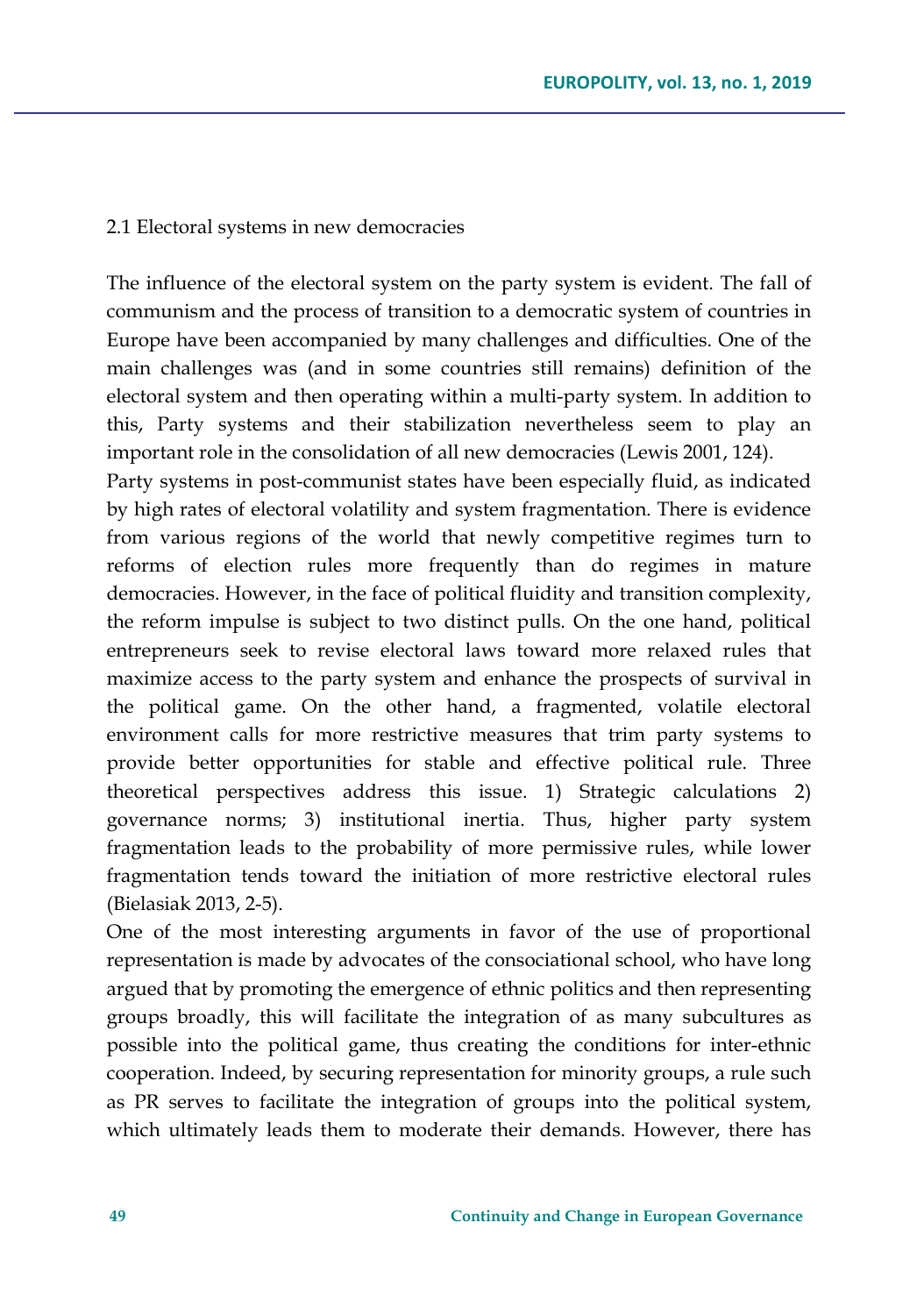been considerable debate whether the PR list systems in fact "freeze" ethnic cleavages and promote the development of ethnic parties, which Donald Horowitz (1985) views as fundamentally inimical to the development of democracy (Ishiyama 2011, 170-171); for more see: Millard (2004, 184-251).

In terms of the interrelationship between parties and minorities, one can identify four different types of parties: 1. Mono ethnic Parties 2. Ethnic Parties with Minority Candidates 3. Diversity-sensitive civic parties 4. Multiethnic parties in order to classify parties effectively, one needs to consider the programmatic orientation, the leadership and candidates of the parties, as well as the members and voters of the party (Biberaj 2008, 11-16).

To use the electoral system to try to refashion the party system, there are several ways of doing this. One of the most common is to dictate the ethnic composition of party lists. In some countries, this has enabled a more deliberate strategy of multi-ethnicity than would have been possible otherwise. Another approach has been to use technical electoral barriers such as vote thresholds, which prevent the election of many small parties to parliament. Other electoral system innovations can be used to counter party fractionalization and encourage interparty cooperation and coalition. Electoral systems can also be engineered to increase the proportion of women in parliament, via explicit gender quotas or more informal party quotas. Both approaches have become increasingly common in recent years. Legal quotas to mandate minimum levels of women's representation are widely perceived to be the quickest way to rectify the problem of under-representation. A final approach to political party engineering has been for external actors to attempt to intervene directly in the development of party systems in new or transitional democracies. This often involves channeling technical or financial assistance from international donor agencies, nongovernmental organizations or multilateral agencies to party organizations in states where the international community has taken a prominent role, such as countries emerging from a period of violent conflict. Building coherent party systems in such post-conflict societies is particularly difficult, because parties often form around the very same cleavages that provoked the original fighting, leading to the continuation of the former conflict through the electoral process. Increasing awareness of the problems of polarized or otherwise dysfunctional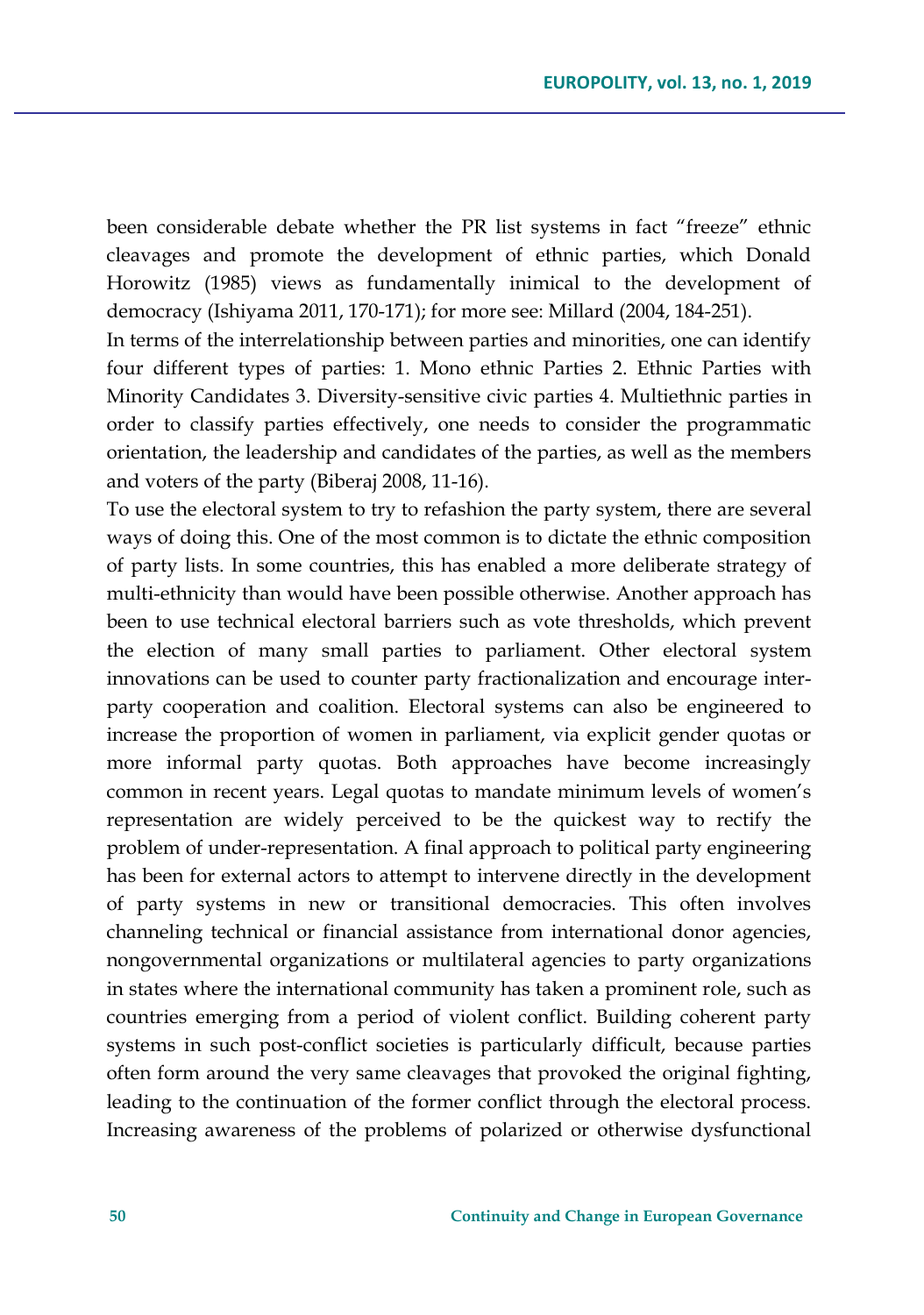party systems created by this process has lately spurred multilateral bodies such as the United Nations – which have traditionally been wary of direct involvement in party politics, preferring more traditional kinds of development assistance – to take more active role in assisting political party development in some post conflict countries (Reilly 2008, 13-17); (Millard 2004, 85).

The election systems of the region<sup>[1](#page-12-0)</sup> share a number of features. In designing their electoral systems, most countries opted for proportional representation (PR), either with their first multi-party elections or by later shifting from mixed or majoritarian systems to PR. Thus, by 2008, among 9 countries in Southeastern Europe, only Albania has a mixed electoral system; all other countries vote by PR (Biberaj 2008, 17-18). In Bosnia and Herzegovina the grounds for elections and the electoral system have been arranged by the Dayton Peace Accords for and the Electoral Law of Bosnia and Herzegovina. The aim of the Electoral Law was to favor in the electoral competition non – nationalist parties that have multiethnic leadership and membership (Sahadžić 2009). In Croatia, the Hrvatski Sabor (parliament) comprises around 150 Members of Parliament (MPs). MPs are elected every four years by a proportional system within 10 constituencies each of these electing 14 people. The 11th constituency, comprises Croatians living abroad and the 12th constituency appoints the MPs representing the national minorities, 8 in all (Joannin 2016).

While in a case where a state or territory is under international administration with unspecified political status, the case with Kosovo was from 1999 till 2008, the role of the international administration is decisive in defining the electoral rules and supporting political parties, either directly or indirectly.

Depending on the context, the past, the social, ethnic, regional composition, the number of population, size of territory, determination for one or other system is crucial in representing the citizens. While the international administration aims to establish a system that produces a comprehensive result (V. Krasniqi 2016b).

According to Brahimi, "the election and the electoral system is very important during the peace building process. While holding the election is key element, the

l

<span id="page-12-0"></span><sup>1</sup> Albania, Bulgaria, Macedonia, Kosovo, Montenegro, Serbia and Romania.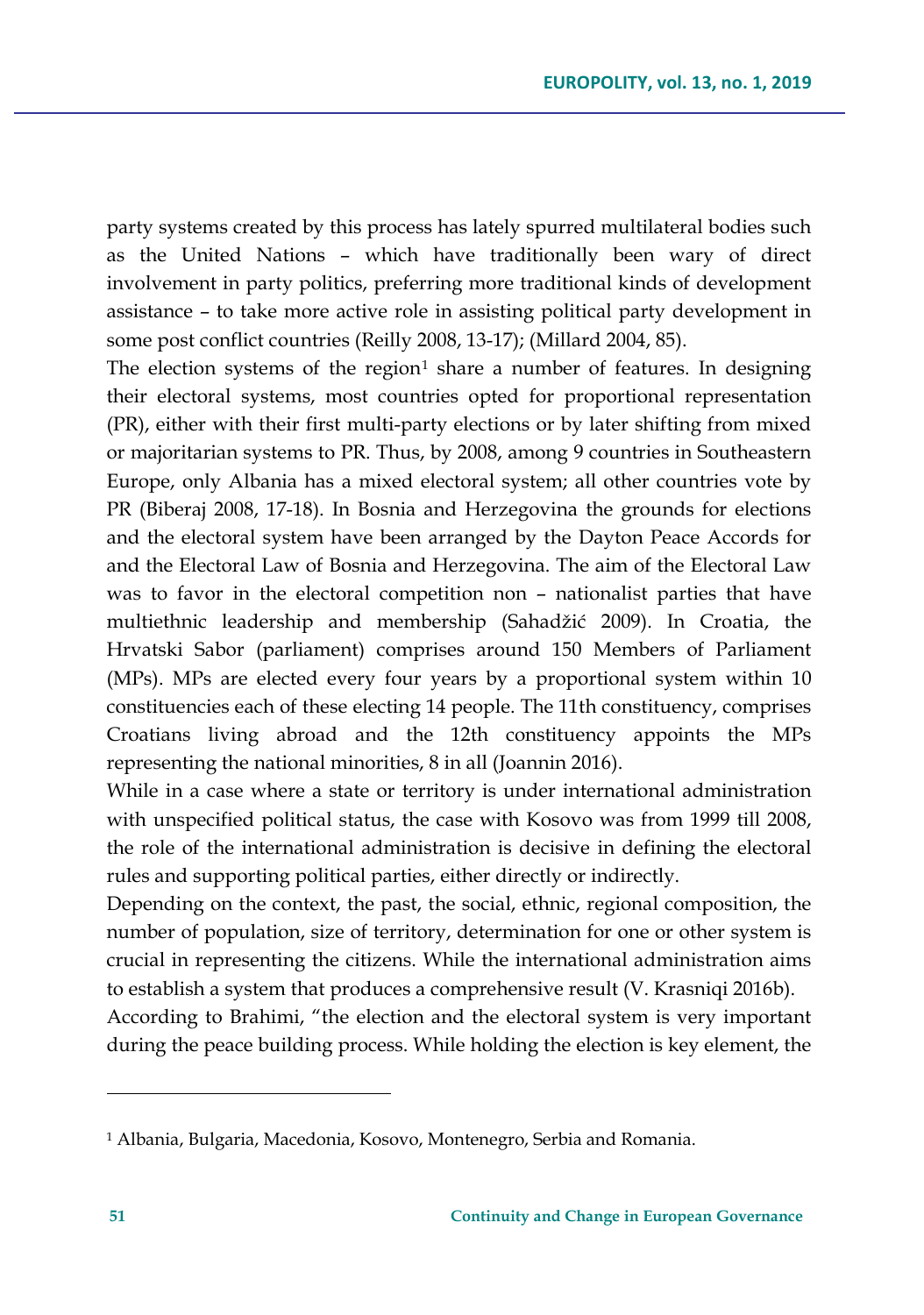rush to equate democracy with the elections risks, confusing the goal and process with the mechanism, often leads to a relapse into conflict. While the political momentum generated by a peace agreement or by the fall of an authoritarian regime can create pressure for elections to take place quickly, voting that takes place too soon after the end of conflict may well reinforce existing divisions and fault lines rather than create new bonds to promote mutual trust and cooperation. Moreover, hurried balloting will not necessarily favor progressive, moderate forces that are so critical to the maintenance of peace as these parties do not have sufficient time to raise the economic resources necessary to become competitive (Brahimi 2007, 10-12).

The international administration to set the rule and representation of social structures takes care that through legal mechanisms to support or impose certain rules, which in other cases may not be decided without outside imposition.

In 8 of the 17 countries (including Kosovo) in Central and South Eastern Europe, special mechanisms are in place to secure and facilitate the representation of minorities in parliament. In particular, all the countries of former Yugoslavia (with the exception of Macedonia) have some means of promoting the parliamentary representation of minorities. This trend is partly a reflection of the conflicts in the 1990's, but more a continuation of the elaborate institutionalization of ethnic representation that took place under communism (Reilly 2008, 114).

Beyond party systems effects and effects on voter behaviour, there is also evidence that the type of electoral system can impact the political opportunities for women and minorities as well (Rule 1994). According to Chesterman, proportional representation quotas should remove the need to ensure ethnic representation, but quotas are used in some cases to ensure female gender representation in political processes. Women's involvement in areas such as peace building and the security sector is widely acceptable (Chesterman 2004, 216-217).

Also according to Caplan, it is important to determine the rules of elections for the political system. Thus, defining a majority, mixed or proportional system in a country, especially under international administration, is quite challenging for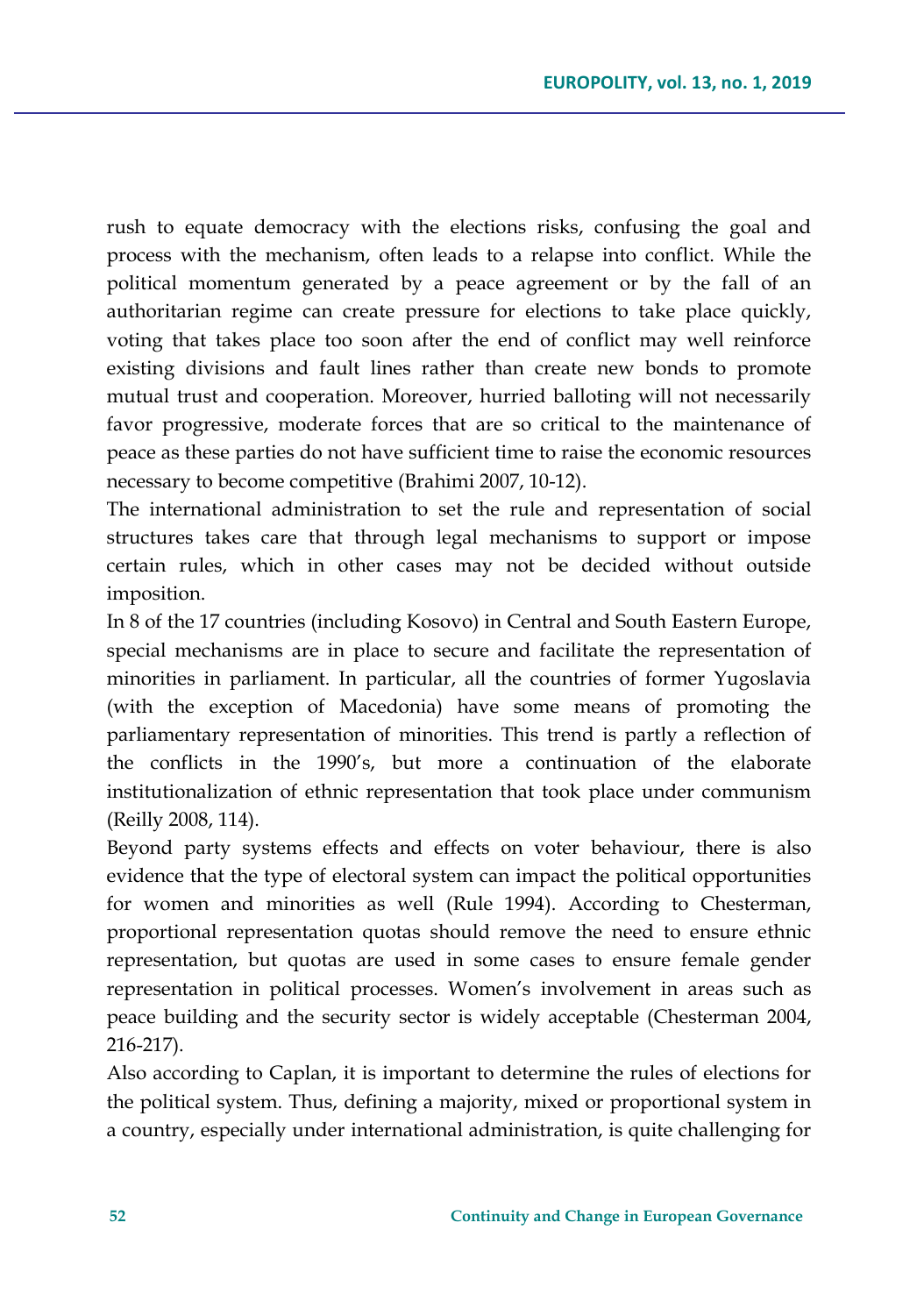the country's governance. According to him, the international administration is interested in stability, while this is achieved more easily through the support of moderate candidates and parties, which are also supported by the international administration. Support is financial and for public promotion. While in the final, the international administration supports and defines that electoral system that they think would produce favorable results for them (Caplan 2005, 126-129). In general, parliaments elected under proportional electoral systems tend to be more representative of society than is the case for those parliaments elected

under non-proportional systems. This can also be seen in terms of the number of parties in the parliament and in the representation of women. While few would dispute that having a more representative assembly is a good thing, there is considerable dispute over the degree to which such an assembly can operate effectively.

# **3. ELECTIONS AND PARTY SYSTEM IN KOSOVO DURING THE INTERNATIONAL ADMINISTRATION**

The Political and Party system in Kosovo has its own specifications. While during 90's, the former communist countries started to act under democratic and pluralist party system, Kosovo was set under the Serbian 'occupation' (Judah 2008, 64-75). During this time in Kosovo, some political parties like LDK were allowed to act, which was more like Kosovo Albanians movement against Serbian rules than it was a political party in a classic way. Kosovo, during 1989- 1999, continued its resistance against Serbian regime, by not accepting that system through developing of a parallel institutional life in all fields.

During the 1990s, more than one political party were operating in Kosovo - the Democratic League of Kosovo, the Social Democratic Party of Kosovo, the Kosovo Parliamentary Party, the Democristian Party and the Liberal Party, were some of the parties that existed before the war – however, they did not operate in an environment that allowed normal development of political life and democracy (Krasniqi and Shala 2012, 8-9).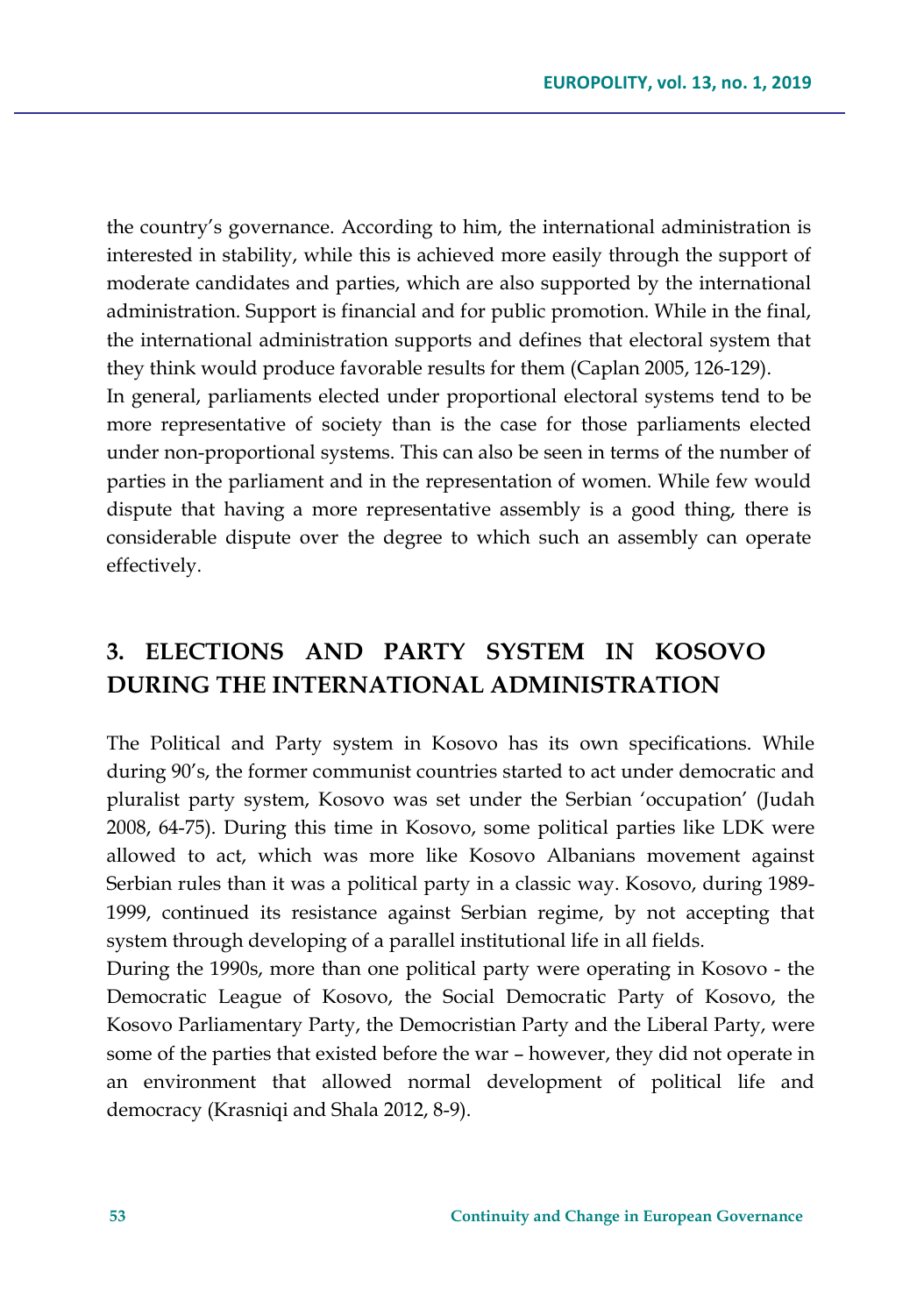During the time of conquest until 1999, it was impossible to talk about ideological profiling or defining certain development and orientation. The whole orientation was for survival, liberation and independence of the country from Serbia. In this period, Kosovo led by LDK pursued peaceful politics while other countries of the former Yugoslavia like Croatia and Bosnia were in war with Serbia. Consequently, Kosovo was excluded from the processes that were taking place such as the Dayton peace agreement. This was a turning point to understand that without war, independence could not be achieved.

With the development of fighting between the Serbian armed forces and the KLA (Kosovo Liberation Army), which had emerged from the people of Kosovo, violence by the Milosevic regime dramatically increased.

The NATO alliance, after some unsuccessful attempts to achieve an agreement with Milosevic, started the bombing campaign of Serbia that lasted for 78 days. After the end of the bombing, Serbia was forced out of Kosovo. The UN issued 1244/1999 Resolution and ordered the deployment of the International Administration to Kosovo, named UNMIK.

The LDK (led by Ibrahim Rugova) was the main political party during the 1990s. Some young people, but not only, were convinced that freedom could not be achieved without war. As a result they founded the Kosovo Liberation Army. For more see (Judah 2008, 75-92). After the war, two significant political parties were founded from the people who had senior commanding positions and directing positions in the KLA. They are PDK (led by Hashim Thaci) and AAK (led by Ramush Haradinaj).This was the moment when LDK was expected to have serious electoral competition, because before the war it predominated alone. The latter can be considered more as a popular movement than it was a political party. Today these political parties and VV (Self-Determination led by Albin Kurti) are the main parties in terms of people support.

During the International Administration the relationship between political parties was quite tough and unsympathetic, especially between PDK and LDK. Whereas non-majority communities were not involved in this rivalry.

No political party in Kosovo refused democratic values, though they did not have any concerns about democratic commitment.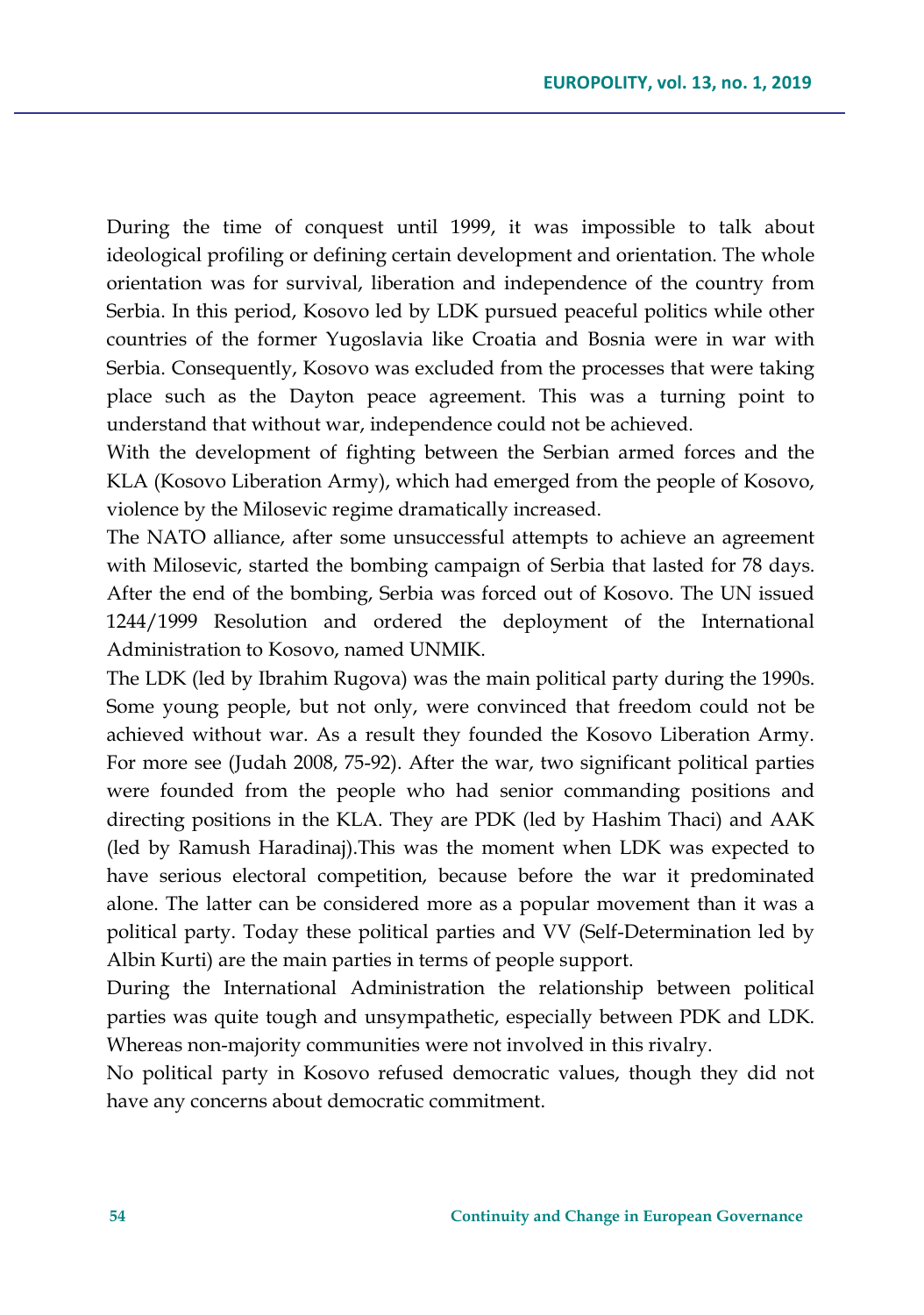In several aspects, local stakeholders (political parties) and international stakeholders (UNMIK and Embassies) pursued competitive objectives, whereas co-operation has largely been good. In addition to this, in some cases, the SRSG intervened, especially as far as some political-social entities were concerned. Therefore, the locals and the UNMIK generally had more agreements than objections, thus applying their international influence. (For more information concerning the period 1989-1999, respectively, the peaceful orientation of the LDK as well as the Kosovo Liberation Army (UCK), see: Caplan (2005, 133-146); Lindsey (2009, 10-13), as well as Tansey (2009, 110-117).

The foundation of political parties in Kosovo was influenced by political and historical circumstances, excluding the ideological model of party establishment. International protectorate, the lack of political status definition and relations with Serbia, have largely determined the direction of political parties in Kosovo. In terms of clarifying the political party relations with ideology, some of the reasons that negatively affected the failure of ideological profiling of the parties were the following phrases: Freedom, Independence, and Democracy. Moreover, the main topics addressed by the political parties were: membership with the NATO and the EU, economic development, decrease of unemployment, the rule of law. As a result, parties within themselves in Kosovo vary from left to right spectrum (Hofmeister 2011, 102-103).

The party system in Kosovo during the international administration in terms of decision-making as well as the determination of the rules of functioning and the holding of elections was limited. Political parties in Kosovo had limited competences because the real power were exercised by the UNMIK.

The UNMIK had the main role in establishing the legal basis, the circumstances and the political setting for organizing firstly the local elections and later the parliamentary elections (UNMIK 2000). Moreover, special attention was paid to reconciliation and multi-ethnic representation in institutions, which was often disproportional to the situation on the ground. As a result of commitment and the interest for inclusion and reconciliation of all communities in Kosovo, there were used mechanisms for legal protection for the minorities (V. Krasniqi 2016b, 82-85).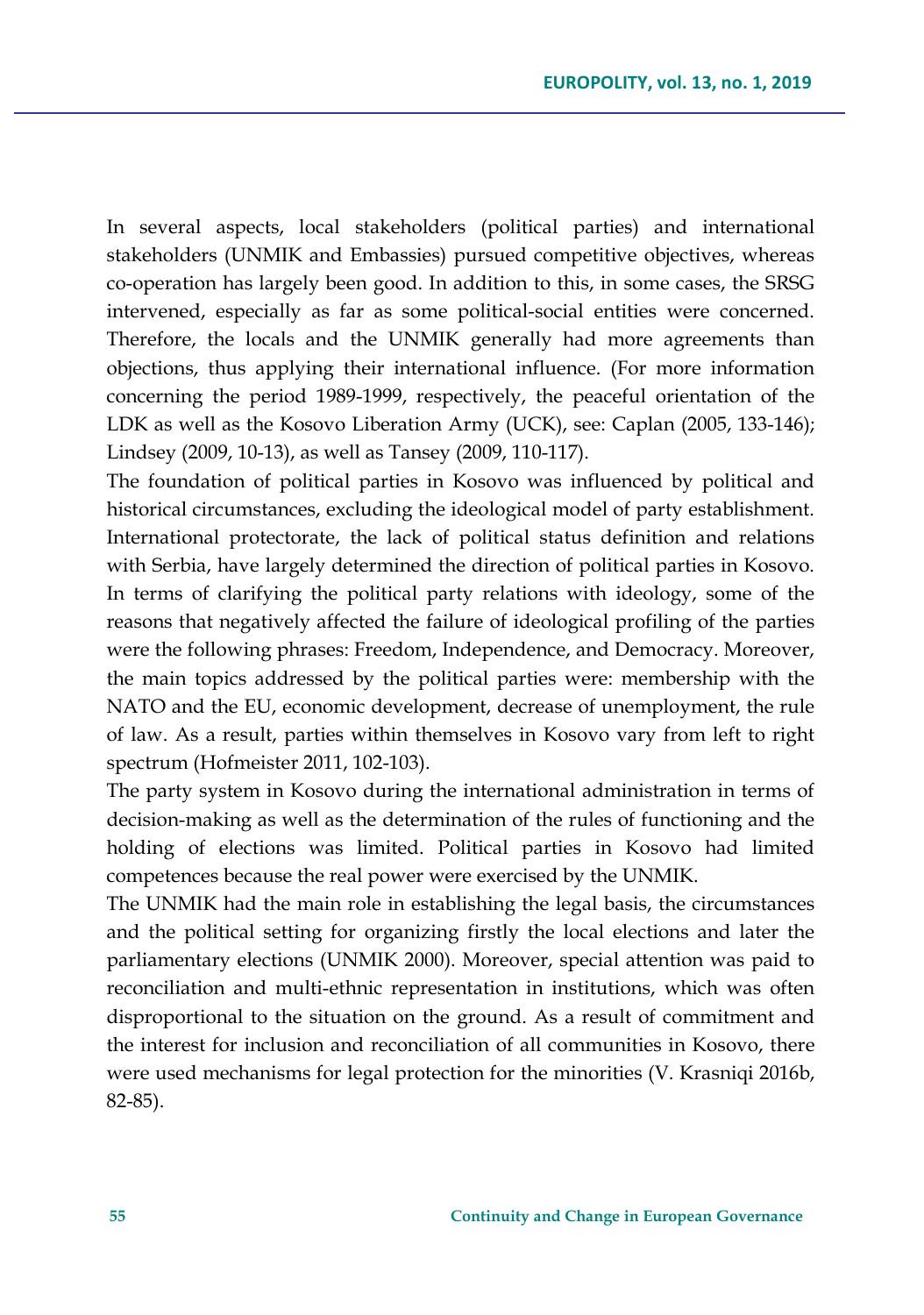Regardless of the high level of international presence and governance, as it was in Kosovo, the relation and the co-governance with locals are determinant for the success of the mission. Whereas, the best way to do it in the countries when there are no elected institutions, or when there are institutions but they lack legitimacy, is to organize elections, identify the legitimate parties and have cogovernance with them.

Apart from the rivalry between political parties, in post-war countries under international administration, such as Kosovo, it is important to understand the context and other divergences within society. If the culture is not understood in general, and the political culture in particular, taking into consideration such reality, then it is a problem to move forward and have a successful governance (V. Krasniqi 2016b, 52-53).

According to Tansey: "Political developments in Kosovo were not exclusively directed by the international community, but local stakeholders were part of the process. Local politics in Kosovo were characterized by three divisions associated with the historical and political context with Serbia, which has influenced the formation of UNMIK's internal activities and priorities. The first division exists between Albanians and Serbs, as well as the parties in Kosovo. This affected the division of opinions and actions between Albanians and Serbs. It also influenced in having ethnic parties and lacking any multi-ethnic party. Serbian participation in the processes and structures of self-government at the time of UNMIK was limited, boycotting the elections and central institutions. The second division is within the Serbian community itself, where some were against co-operation with UNMIK and Kosovo institutions, while some were in favor. And the division third was the political spectrum of Kosovo Albanians within itself, based on the history of the conflict with Serbia (Tansey 2009, 115- 117).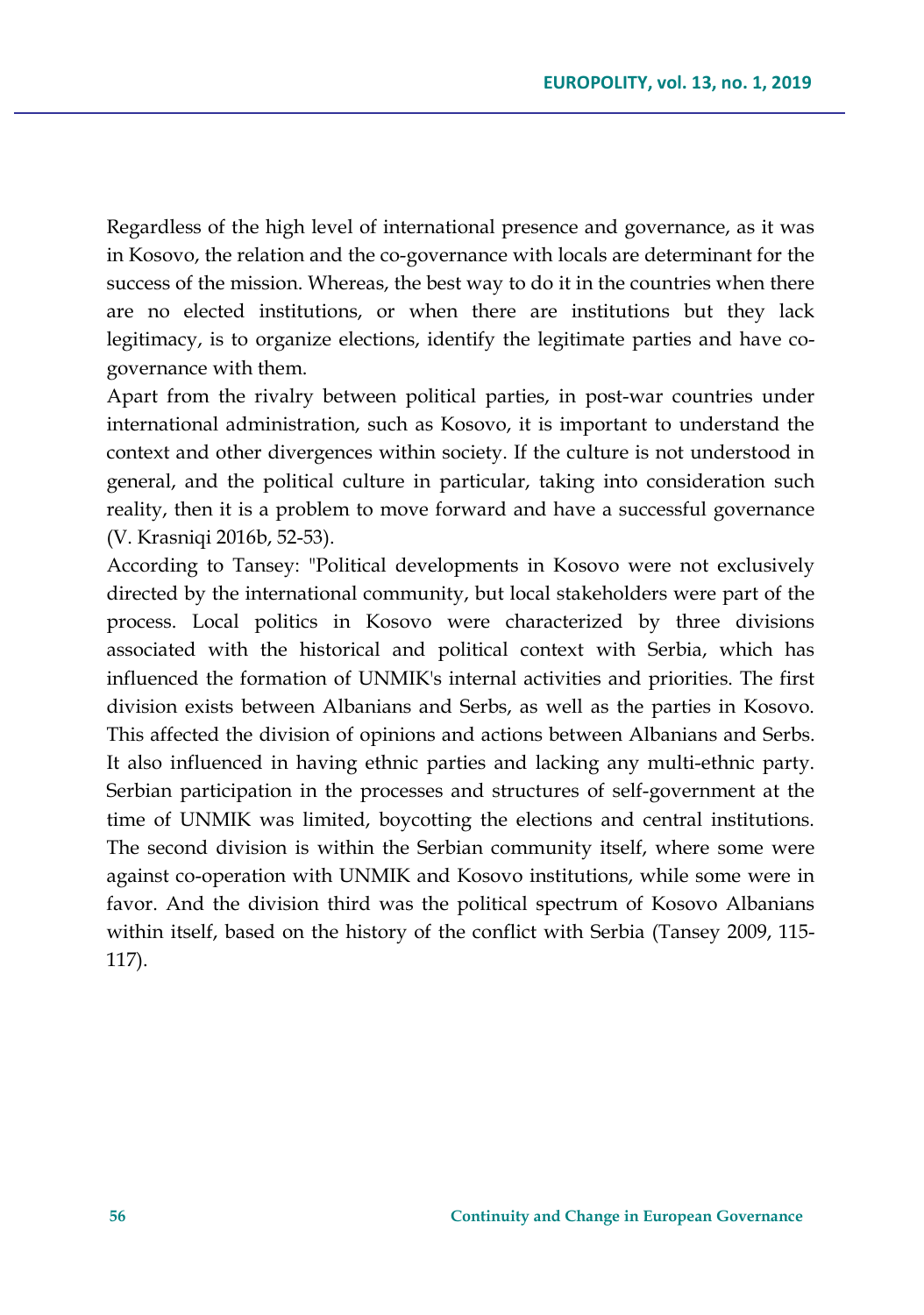3.1 Parliamentary Elections during the International Administration

During the international administration from 2000-2008 in Kosovo, regular parliamentary and local elections were held<sup>[1](#page-18-0)</sup>.

The Assembly have 120 members elected by secret ballot. Kosovo shall, for the purposes of election of the Assembly, be considered a single, multi-member electoral district. (a) One hundred (100) of 120 seats of the Assembly shall be distributed amongst all parties, coalitions, citizens' initiatives, and independent candidates in proportion to the number of valid votes received by them in the election to the Assembly. (b) Twenty (20) of the 120 seats shall be reserved for the additional representation of non-Albanian Kosovo Communities<sup>[2](#page-18-1)</sup> (UNMIK 2001, 18-19).

The parliamentary elections were held in 2001, 2004 and 2007. The mandate was three years. The legal basis and the electoral system was defined by the The Special Representative of the Secretary-General (SRGS) (UNMIK 2001). The electoral system in Kosovo was proportional, single constituency, with closed list in 2001 and 2004 elections. Whereas in the 2007 elections, the party's electoral lists were opened.

Kosovo is considered a single multi-member electoral district for the purpose of electing the Assembly. 'The overall number of Political Parties certification for the Parliamentary Elections in Kosovo since 2001 until today was: In 2001: 39, 2004: 33, and 2007 (Local and Parliamentary): 96, 2010: 29. 2014: 30, 2017 (parliamentary political subjects): 13 (Central Election Commision 2017a , 38).

 $\overline{\phantom{a}}$ 

<span id="page-18-0"></span><sup>1</sup>In this paper the purpose of research will be the central level of power.

<span id="page-18-1"></span><sup>2</sup>As follows: Ten (10) seats shall be allocated to parties, coalitions, citizens' initiatives and independent candidates having declared themselves representing the Kosovo Serb Community. Ten (10) seats shall be allocated to other Communities as follows: the Roma, Ashkali and Egyptian Communities four (4), the Bosnian Community three (3), the Turkish Community two (2) and the Gorani Community one (1). Geographical and gender requirements in respect of candidate lists submitted by parties, coalitions and citizens' initiatives for the purpose of the election to the Assembly may be specified by the SRSG on the recommendation of the Central Election Commission.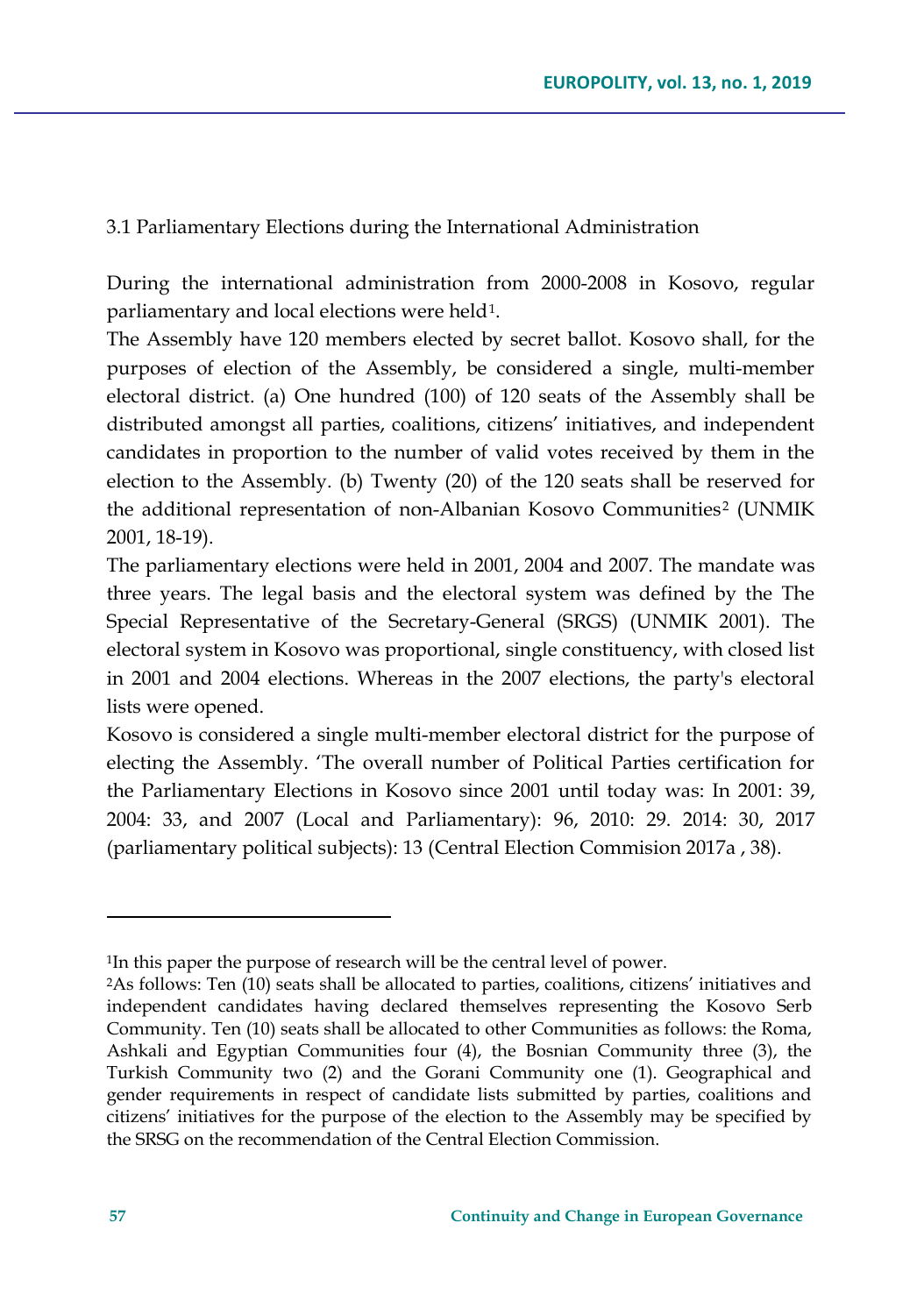| Kos <u>ovo</u>      |           |  |  |
|---------------------|-----------|--|--|
| LDK Group           | 48 seats  |  |  |
|                     |           |  |  |
| PDK Group           | 26 seats  |  |  |
|                     |           |  |  |
| <b>AAK Group</b>    | 9 seats   |  |  |
|                     |           |  |  |
| KP Group            | 22 seats  |  |  |
|                     |           |  |  |
| Other communities   | 11 seats  |  |  |
|                     |           |  |  |
| No group            | 4 seats   |  |  |
|                     |           |  |  |
| Total               | 120 seats |  |  |
|                     |           |  |  |
| Source: Assembly of |           |  |  |
| Kosovo              |           |  |  |

*First Legislation Period (17.11.2001-23.11.2004) - Political Groups in the Assembly of* 

In the first post-war parliamentary elections held in 2001, the party system in terms of the number of parties competing and also being part of the Parliament was multi-party system. But in the ideological aspect, there was virtually no division. Also, with the "suggestion" of the International Administration (UNMIK) in order to have stability, main parliamentary political parties were part of government. The main political parties were in government, the LDK, PDK and AAK<sup>[1](#page-19-0)</sup>. Thus, there was an inclusive government, without opposition parties. For the principle of democracy, the lack of opposition parties can be considered as non-democratic, but as we have said above, the international administration was concerned about stability, especially in the post-conflict

 $\overline{\phantom{a}}$ 

<span id="page-19-0"></span><sup>1</sup>Political parties representing the minorities in Kosovo, so far in 2018, have been continuously part of the government. There were time periods, especially after the war, when Serbian parties did not participate in the government.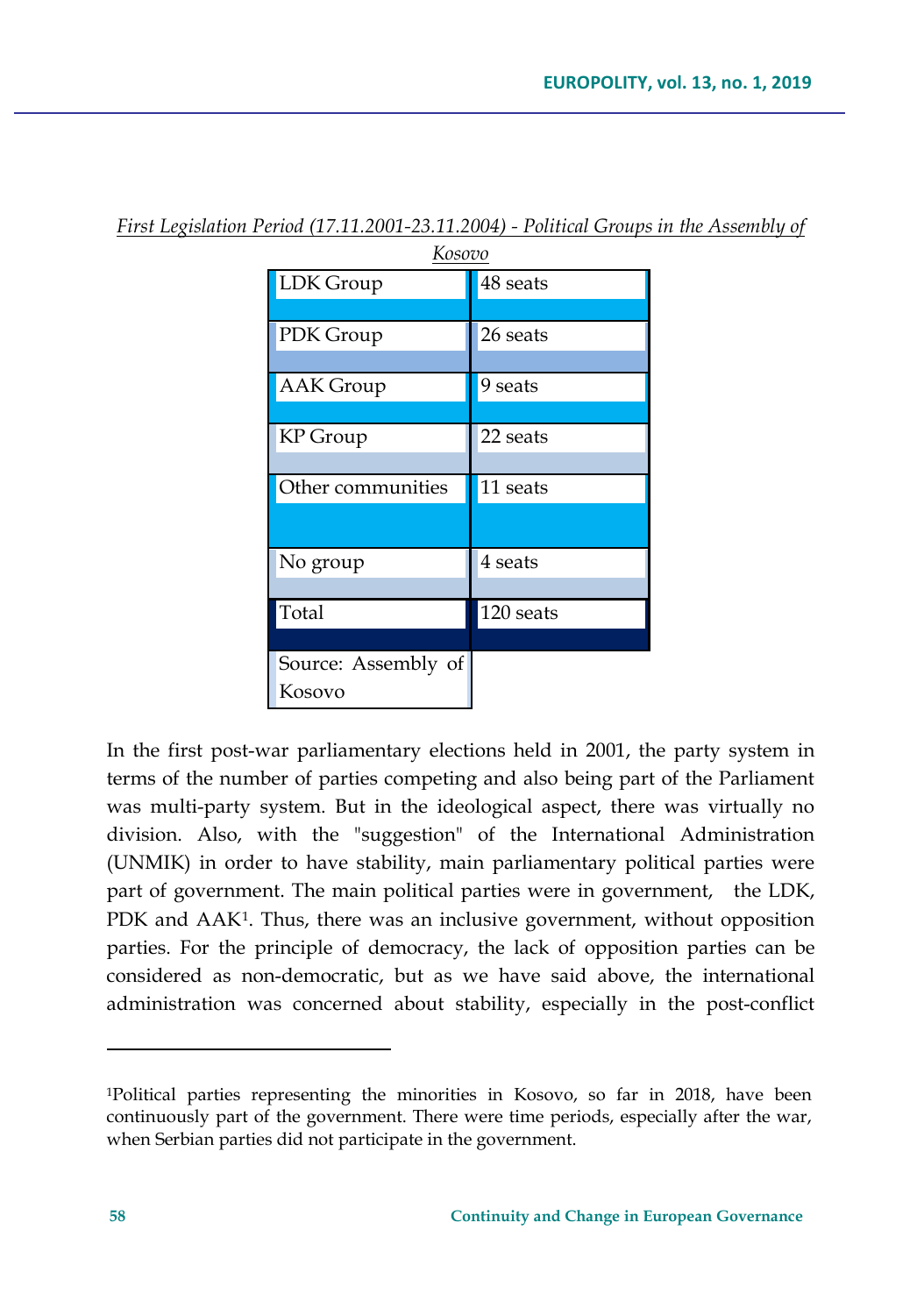phase. Also based on the number of seats won by the parties in the elections, no party could have a simple majority. This happened at least for two reasons. The first reason was because of the PR electoral system, wherein electoral system enabled many political parties to be a parliamentary party, even with formal support. The second reason was due to reserved seats, wherein out of 120, all parties ran only for 100 seats, including also minorities. 20 seats were guaranteed, 10 for the Serb community and 10 for other non-majority and non-Serb communities. According to the election results of 2001, because of the electoral formula, 22 seats were taken only by Serbs, and 11 by other communities. In addition to the guaranteed seats for minorities, political parties in their electoral lists were obliged to put every third candidate in the list a female, which makes up 30 percent of the representatives. All these combinations resulted in sustainable governance due to the UNMIK's great impact, but without any concrete results in terms of economic development. The orientation was in the re-establishment of Kosovo in all respects.

Whereas, only after the second parliamentary elections held in 2004, the principle of opposition was established. LDK, AAK and Minorities were in the Government, PDK and a new established party called ORA were in the opposition. The electoral system was the same as in 2001 and also the party system in terms of numbers was quite fragile with eight parliamentary groups. The characteristic of this legislature was the division of the LDK into two groups after the death of President Rugova, and the formation of the new parliamentary group called LDD (Democratic League of Dardania, led by Nexhat Daci).

| LDK Group | 44 seats |
|-----------|----------|
|           |          |
| PDK Group | 30 seats |
|           |          |
| AAK Group | 11 seats |
|           |          |

### *Second Legislation Period (23.11.2004-12.12.2007) - Political Groups at the Assembly of Kosovo*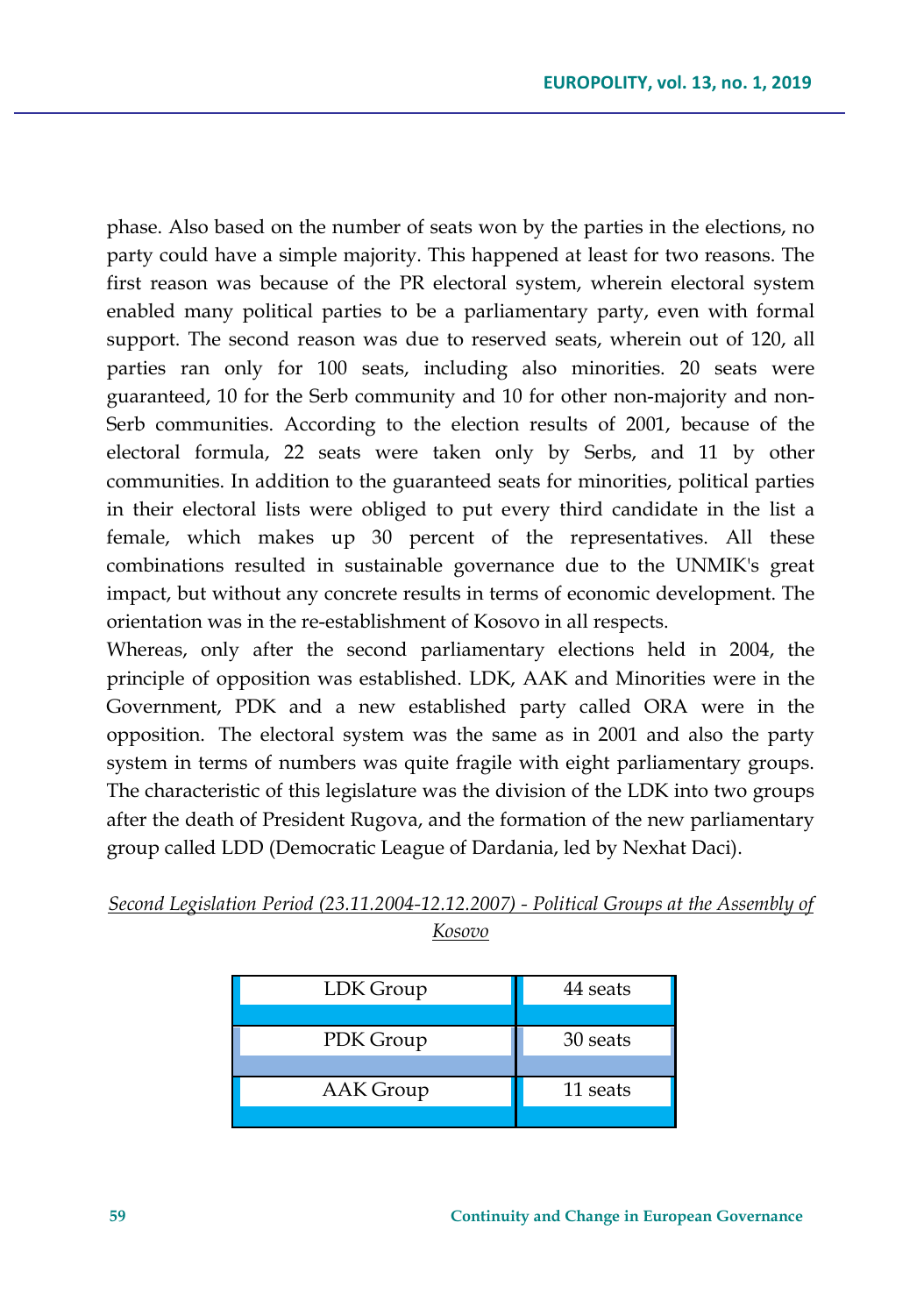| ORA Group                  | 7 Seats   |
|----------------------------|-----------|
|                            |           |
| SLKM-Gis Group             | 8 seats   |
|                            |           |
| GP 6+ Group                | 6 seats   |
|                            |           |
| Group for Integration      | 6 seats   |
|                            |           |
| No Group                   | 3 seats   |
|                            |           |
| LDD Group                  | 5         |
|                            |           |
| Total                      | 120 seats |
|                            |           |
| Source: Assembly of Kosovo |           |

At this time 2004-2007, final status talks were held. The Government in this period was stable and in 'coexistence' with UNMIK. Until the 2007 elections LDK led by Ibrahim Rugova was the main political party. While PDK led by Hashim Thaci, as the main opposition party with 30 seats, had been co-operating with the Government during the final status talks in Vienna.

In 2007, the electoral system was the same with the exception of opening lists and voting for 10 candidates within an electoral list, as well as setting the threshold of 5 per cent, while for parties representing national minorities, the electoral threshold does not apply (UNMIK 2007).

Comparing with previous elections with closed lists, the irregularities that emerged during these elections are partially attributed to the electing up to 10 candidates on a ballot from the same political party. The large number of candidates to be voted created confusion among voters and increased the invalid number of ballots. It also enables to deviate from the will of the people. It gave the candidates from the same political party the opportunity to make arrangements for mutual support in certain regions, where they had a smaller base of voters. Despite this, the result of the elections was internationally recognized. The competencies of the interim local institutions were still limited,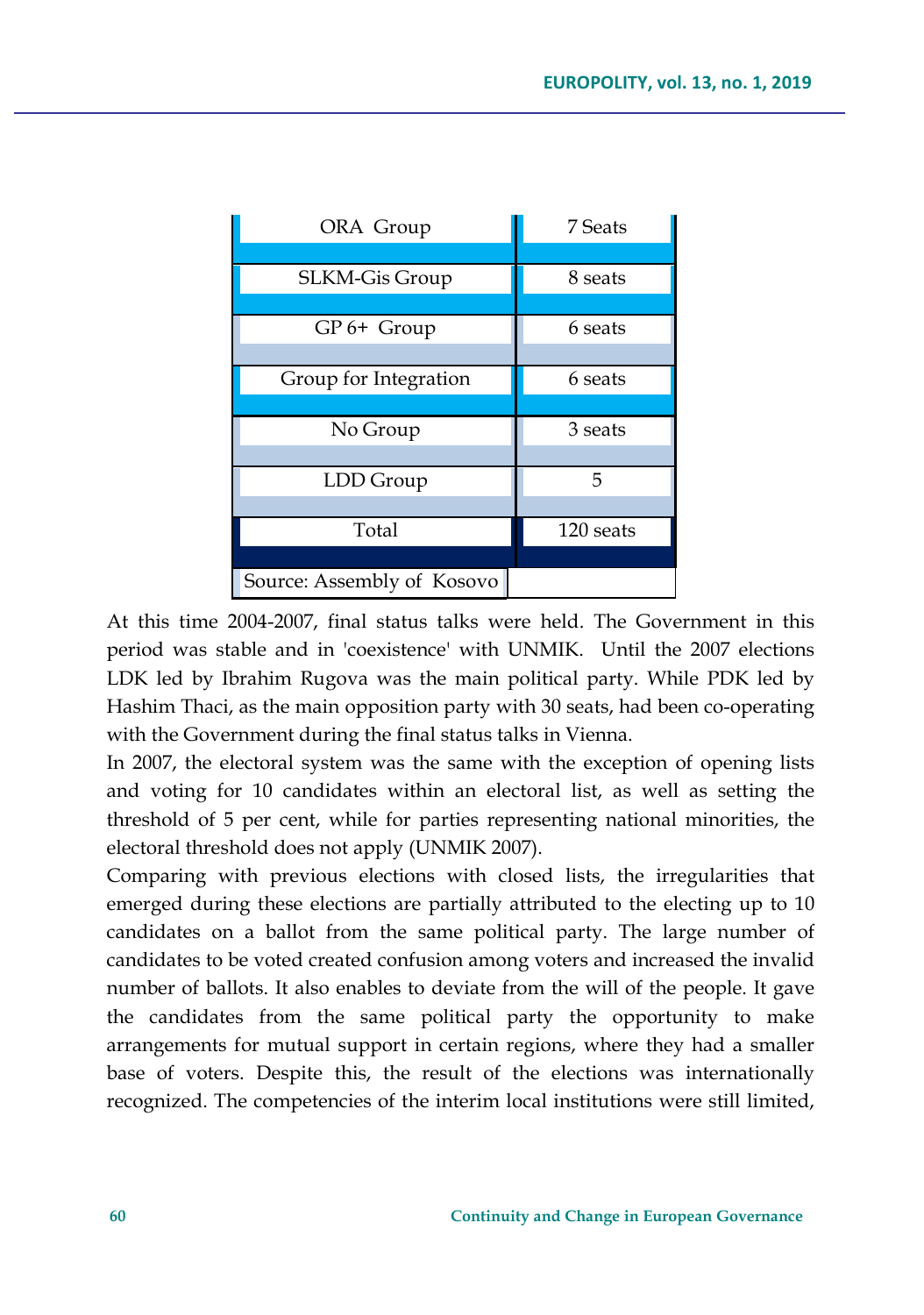as in 2001 and 2004, but with some advances in the transfer of responsibilities by UNMIK.

The proportional representation (PR) system with a single constituency and reserved seats for minorities did not allow a single party to win the majority. As a result, Political Parties had to form coalitions after the elections. In the 2007 elections PDK won 34 seats, thus for the first time was the main party led by Hashim Thaci. But the government was again formed with the 'suggestion' of international friends between PDK and LDK with 28 seats, who at the same time were the main rivals. Minorities as usual were part of the government.

On the other hand, the opposition was weak in numbers with 31 seats represented by AAK and AKR, which acted separately in the Assembly. AKR participated in the elections for the first time in the elections, while ORA failed to pass the election threshold. The justification for a "large" coalition between PDK and LDK, because of the number of seats and history represented by these two parties, was seen very important to make big decisions, wherein the most important one was the declaration of Kosovo independence on February 17, 2008.

|            | Third Legislation Period (13.12.2007-03.11.2010) - Political Groups at the Assembly of |
|------------|----------------------------------------------------------------------------------------|
|            |                                                                                        |
| $K$ osozio |                                                                                        |

| PDK Group        | 34 seats |
|------------------|----------|
|                  |          |
| LDK Group        | 28 seats |
|                  |          |
| <b>AAK</b> Group | 13 seats |
|                  |          |
| LDD Group        | 9 Seats  |
|                  |          |
| <b>AKR</b> Group | 9 seats  |
|                  |          |
| 7+ Group         | 7 seats  |
|                  |          |

*Kosovo*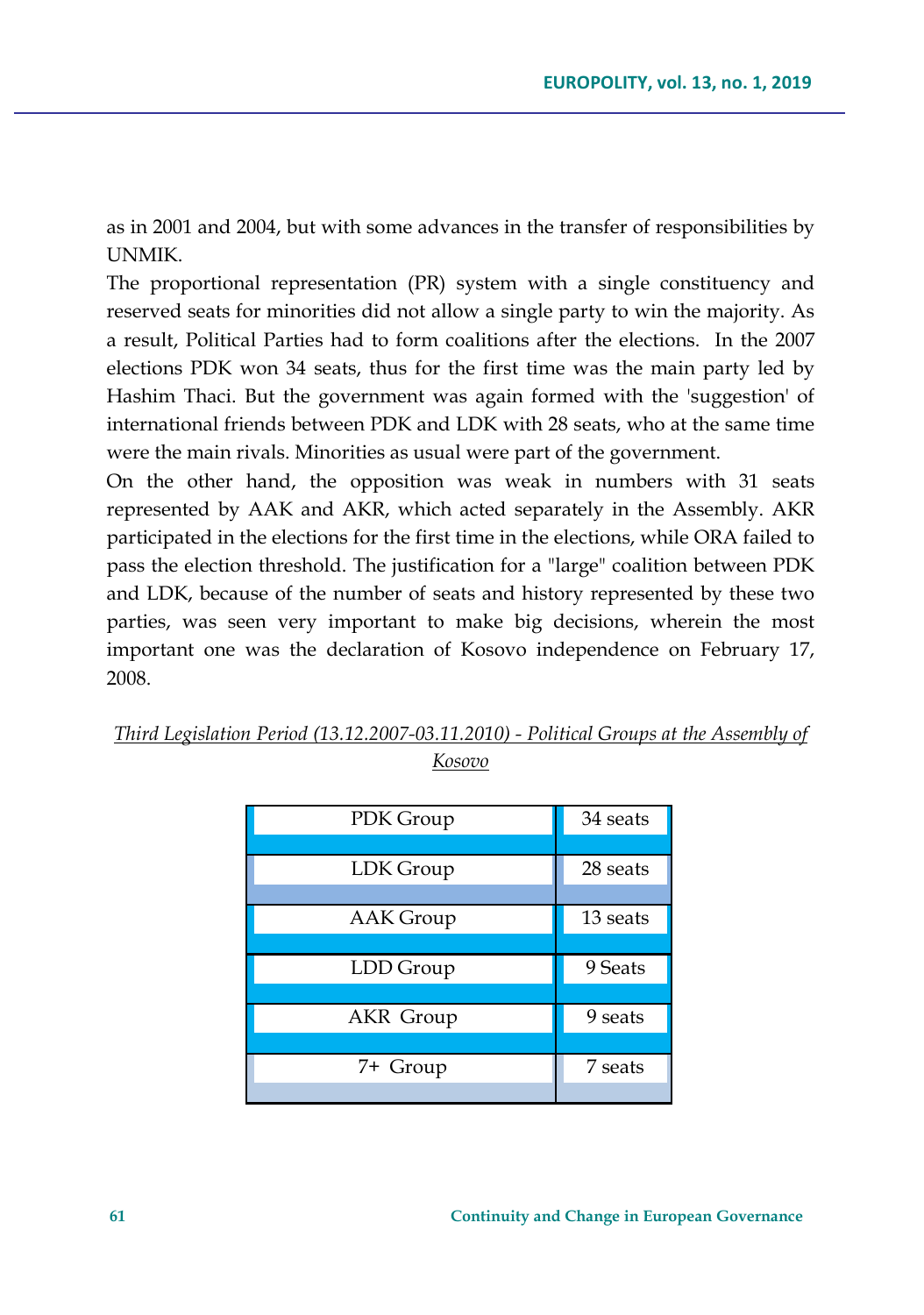| Group for Integration      | 7 seats   |
|----------------------------|-----------|
|                            |           |
| SLS Group                  | 9 seats   |
|                            |           |
| NO Group                   |           |
|                            |           |
| Total                      | 120 seats |
|                            |           |
| Source: Assembly of Kosovo |           |

Following the declaration of independence, the UNMIK's role was extensively minimized, though the UN Resolution 1244 is still in force, because Russia and to some extent China are continuing to oppose Kosovo's independence.

Until the declaration of independence, UNMIK was the actor and determining factor in decision-making. In regards to UNMIK's influence in Kosovo, a survey was conducted through a questionnaire carried out by the author with 200 respondents on UNMIK's influence on determining the Electoral System and the time of holding elections. The result of data collected by author was as follows: out of 200 respondents, 46 fully agreed, 113 agreed, 25 stated "I do not know", 13 do not agree and 3 fully do not agree (V. Krasniqi 2016b, 57-58).

The party system in Kosovo during the UNMIK administration 2001-2007 may be considered as unstable, with many political parties, either regarding the number of parties participating in the parliament (heterogeneous), or establishing of new parties and the interruption of the political activities by some of them. Moreover, the responsibilities were shared, not only by the political parties in power, but also by UNMIK. Any failure was addressed to one another, whereas any success, though successes were missing, were attributed to themselves. In terms of numbers, the government, supported by the international administration either in forming coalitions or during the governance, was stable.

The PR electoral system and one single constituency system with closed lists was designed by the UNMIK, in order to achieve three purposes. First, such system would not allow any party to win the elections alone. Second, it was an inclusive system, representing ethnic and gender groups in the Assembly. Third,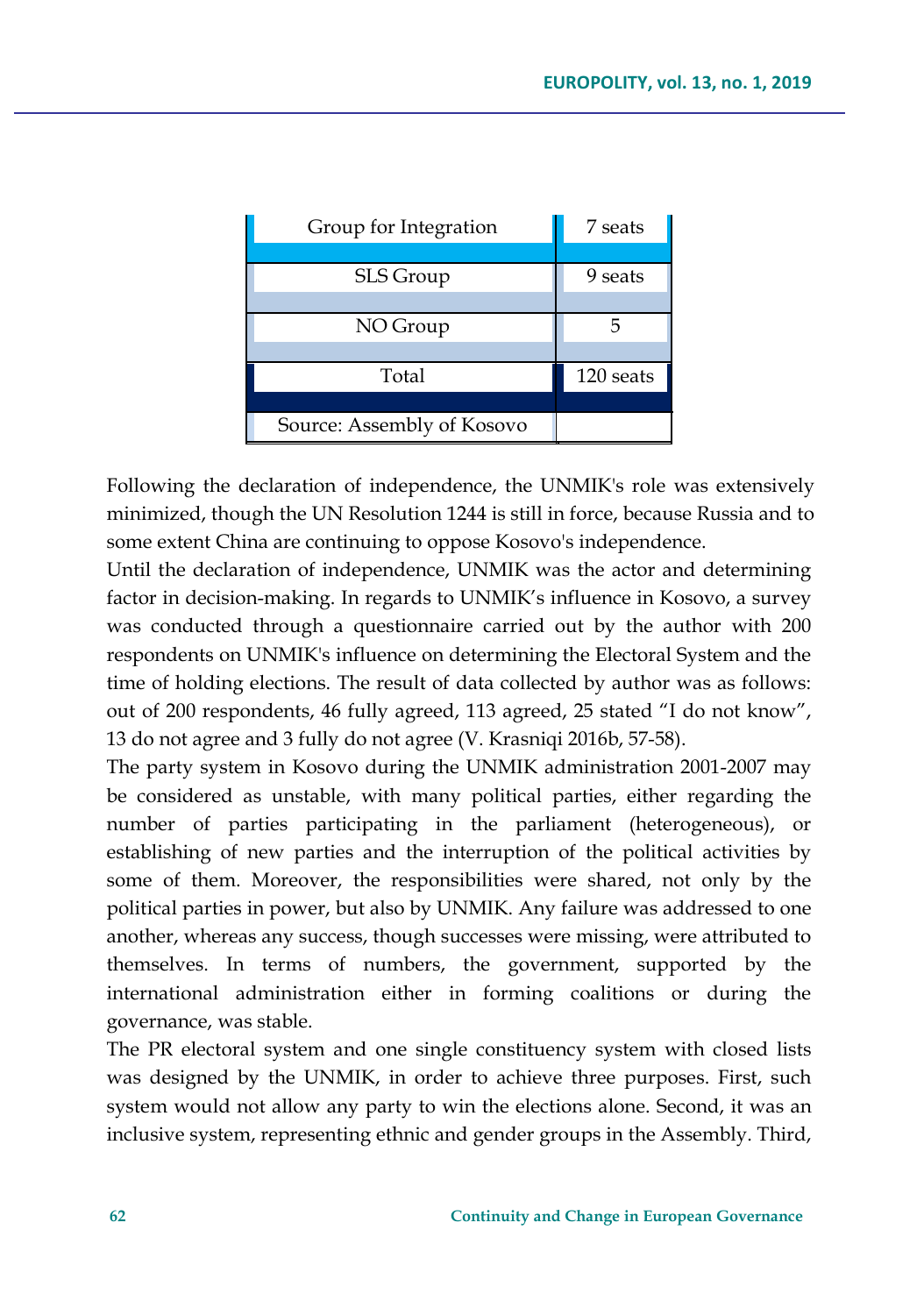through the closure of lists (2001/2004), the party leaders had more control and were determinant in ranking candidates in the list. By this, it was also easier for UNMIK to manage the situation. All of these elements were to guarantee stability, which was the top priority for UNMIK.

Therefore, stability and inclusion of non-majority communities and establishment of a multi-cultural environment was the purpose of the international community in Kosovo. The political parties had no program offers or substantial ideological distinctions due to the conditions of operation and the state of their initial establishment process, though they acted in circumstances being more normal compared to the period from 1990-1999.

# **4. PARTY SYSTEM AND (IN) STABILITY OF POST INDEPENDENCE GOVERNANCE**

All the parliamentary elections after the independence, in 2010, 2014 and 2017, were early elections. The reasons for going into early elections have been different, which at the same time indicates the lack of stability of the party system in Kosovo.

The electoral system regulated by the Constitution and defined with the Electoral Law (2008 and Amendment 2010) continues to be applied in Kosovo. There have been minor changes compared to the election rules applicable during the International Administration.

The electoral system applied in Kosovo after the independence is a PR with a single constituency, with an open list and a threshold of 5 per cent, despite the demand of civil society to drop to three per cent (Ejupi 2011, 7). The only difference was the reduction of the voting option within a party list, from 10 to 5 (Kosovo Assembly 2010). The guaranteed seats for minorities, from 20 reserved seats plus the other that may be won, have been limited to 20. Women are represented by at least 30 percent.

The Assembly has one hundred and twenty (120) members elected by secret ballots on the basis of open lists. The seats in the Assembly are distributed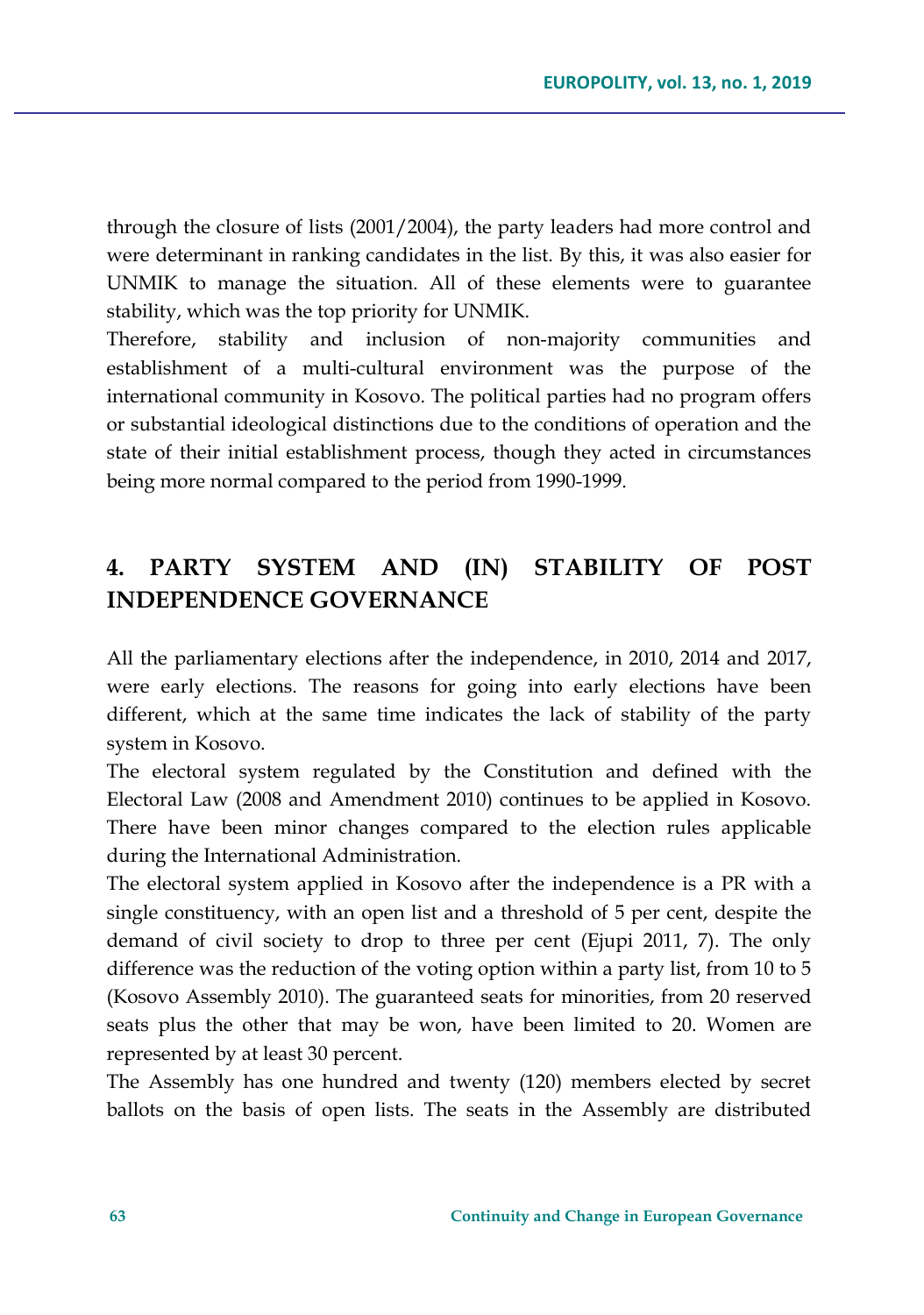amongst all parties, coalitions, citizens' initiatives and independent candidates in proportion to the number of valid votes received by them in the election to the Assembly (Constitutional Court of the Republic of Kosovo 2010).

With the new reality after independence, the role of political parties has been extended in terms of taking on representative and governing responsibilities. In the military aspect, NATO through KFOR continues to be present and responsible for securing the borders of Kosovo.

### 4.1. 2007 Parliamentary Elections

In the period 2007-2010, PDK and LDK governed the country. These parties have always been the main rivals. The differences between them in their programs and governance were not distinctive. In the course of their performance, the differences between PDK and LDK were so unimaginable that there were instances where there were individuals inside these parties who had more different views with the members of his/her own party than to the other. The AAK, AKR and LDD were in the opposition during 2007-2010. Also this period was the first phase of governance in Kosovo after the declaration of independence of the country (V. Krasniqi 2016 a, 112-113). During PDK-LDK's governance, they were oriented towards state-building and power retention.

### 4.2. 2010 Parliamentary Elections

The Parliamentary Elections in 2010 were early elections. Kosovo Assembly was dissolved without completing its first mandate after independence and the fourth mandate, since the liberation. This was confirmed as well after the decision of the Constitutional Court in 2010, Case nr. Kl 47/10, on violation of the Constitution following the issue of two positions held by the President of Kosovo and the President of LDK (Constitutional Court of the Republic of Kosovo 2010). After the Constitutional Court's decision, LDK left the ruling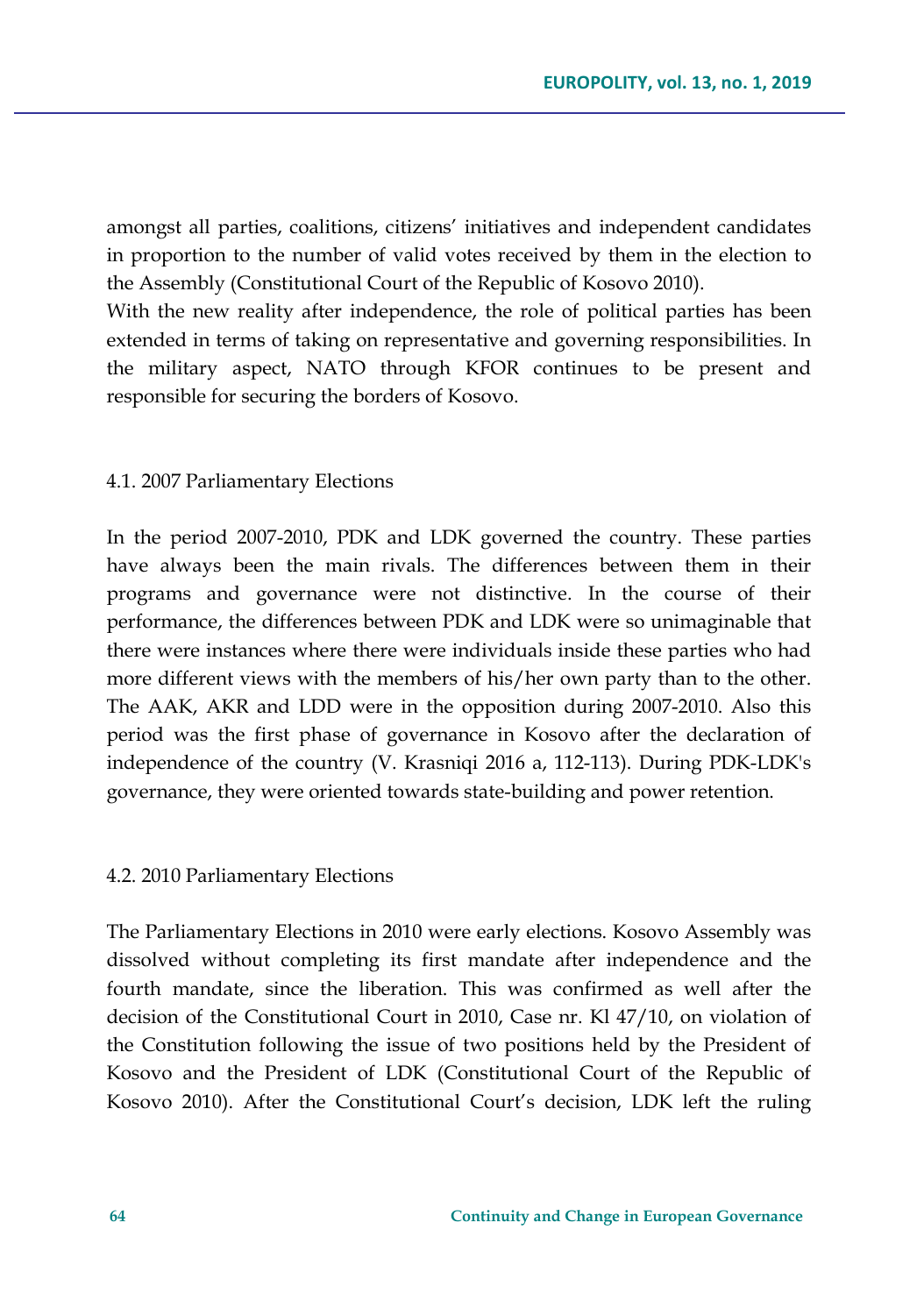coalition whereby the country entered into institutional crisis and which derived holding of new parliamentary elections.

Characteristic of these elections was that Vetevendosje Movement (LV) decided to register as a political entity and to run for the election in the Assembly. This movement has been recognized as a strong political opposition in Kosovo, demonstrated through protests. Their opposition was also expressed through the damage to UNMIK vehicles and later to EULEX as a reaction of dissatisfaction with them.

| <i>INUSUVU</i>             |                 |  |  |
|----------------------------|-----------------|--|--|
| PDK Group                  | 32 seats        |  |  |
| LDK Group                  | 29 seats        |  |  |
| <b>AAK</b> Group           | 13 seats        |  |  |
| Vetëvendosje Group         | <b>13 Seats</b> |  |  |
| <b>KKR</b> Group           | 8 seats         |  |  |
| GP 6+ Group                | 6 seats         |  |  |
| <b>SLS</b> Group           | 8 seats         |  |  |
| NO Group                   | 11              |  |  |
| Total                      | 120 seats       |  |  |
| Source: Assembly of Kosovo |                 |  |  |

*Fourth Legislation Period (12.12.2010-07.05.2014)- Political Groups in the Assembly of Kosovo*

Another new party that emerged during the 2010 election was the New Spirit Party (FER). This party, was founded by two civil society members (Shpend Ahmeti and Ilir Deda). It was focused on the rule of law and the professionalism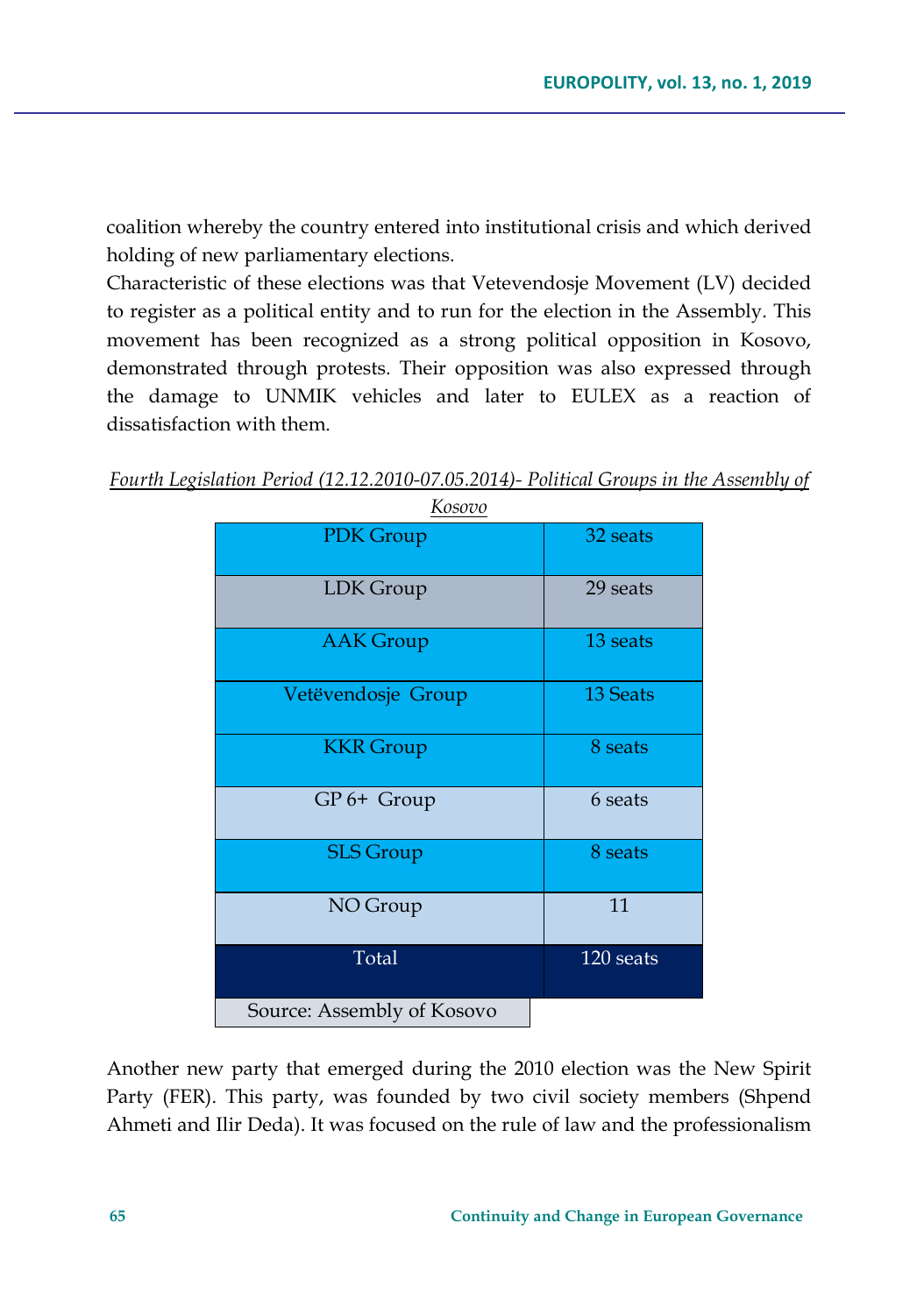of its members, as the key party values. After the elections, this party was disintegrated and a part of the party joined Vetëvendosje.

Since the threshold for entering the assembly was 5% of the total votes cast for the Albanian parties, most of the smaller parties entered into coalitions with the largest parties. This increased their chances for them to enter the Assembly, as a ruling party or as an opposition. One of the biggest agreements for the preelection coalitions was that of the New Kosovo Alliance (AKR), consisting of seven political parties that did not discriminate party ideologies, and included social democrats, green parties, and right-wing conservative parties (Ejupi 2011, 7-11).

As of March 2011 until June 2014, Kosovo was governed by PDK and AKR. This ruling coalition was based more in numbers in order to create a majority in the Assembly rather than in ideological and program similarities. At the same time it was a strong opposition in numbers, but there was a lack of unity and ideological program on the side of the opposition parties (V. Krasniqi 2016 a, 112-113). The election results were close as in the previous elections. No single political party could form the government. This happened for the same reasons: The electoral system as well as reserved seats for minorities restricted the possibility of a party majority.

PDK with 32 seats and AKR with 8, plus the minorities formed the government. This government in terms of seats was very fragile. With this composition, Kosovo was governed until 2014, when the government fired itself. The country's political scene was faced with an unusual situation for a relatively long period of time. The government did not have a majority in the Assembly to approve legislation or decisions requiring an absolute majority, and on the other hand, the opposition in the Assembly did not have the numbers to demand the resignation of the government, because of fragility and lack of unity. In this context, there was an agreement between political parties that in such a situation the state could not function, so an immediate need for extraordinary elections was introduced.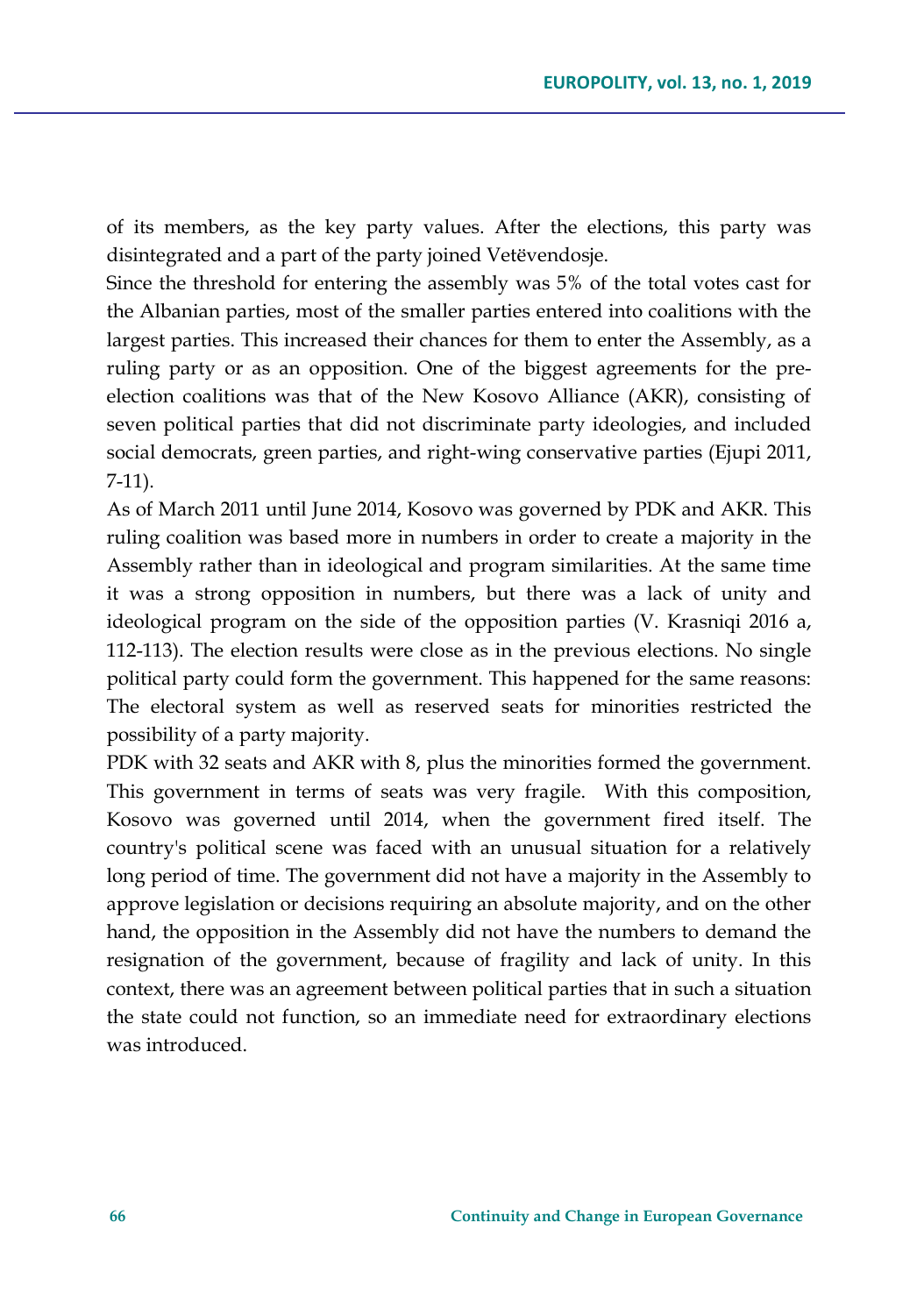### 4.3. 2014 Parliamentary Election

The June 8, 2014 elections came as a result of the Kosovo Assembly's selfdisintegration decision, following Prime Minister Thaci's suggestion. These elections were organized with the old electoral system. Political parties failed to reach an agreement to amend electoral legislation, although this process started in April 2011, following the adoption of the Resolution in the Kosovo Assembly. Prime Minister Thaci justified the decision to hold the new elections because of lack of functionality of the institutions, including the failure of the Assembly to establish the Armed Forces of Kosovo.

| <u>Kosovo</u>              |           |  |  |
|----------------------------|-----------|--|--|
| PDK Group                  | 36 Seats  |  |  |
| LDK Group                  | 33 Seats  |  |  |
| <b>AAK</b> Group           | 8 Seats   |  |  |
| Vetëvendosje Group         | 16 Seats  |  |  |
| <b>NISMA Group</b>         | 6 Seats   |  |  |
| $GP 6+ Group$              | 6 Seats   |  |  |
| <b>SLS</b> Group           | 11 Seats  |  |  |
| NO Group                   | 4 Seats   |  |  |
| Total                      | 120 seats |  |  |
| Source: Assembly of Kosovo |           |  |  |

*Fifth Legislation Period (17.07.2014-10.05.2017) - Political Groups at the Assembly of*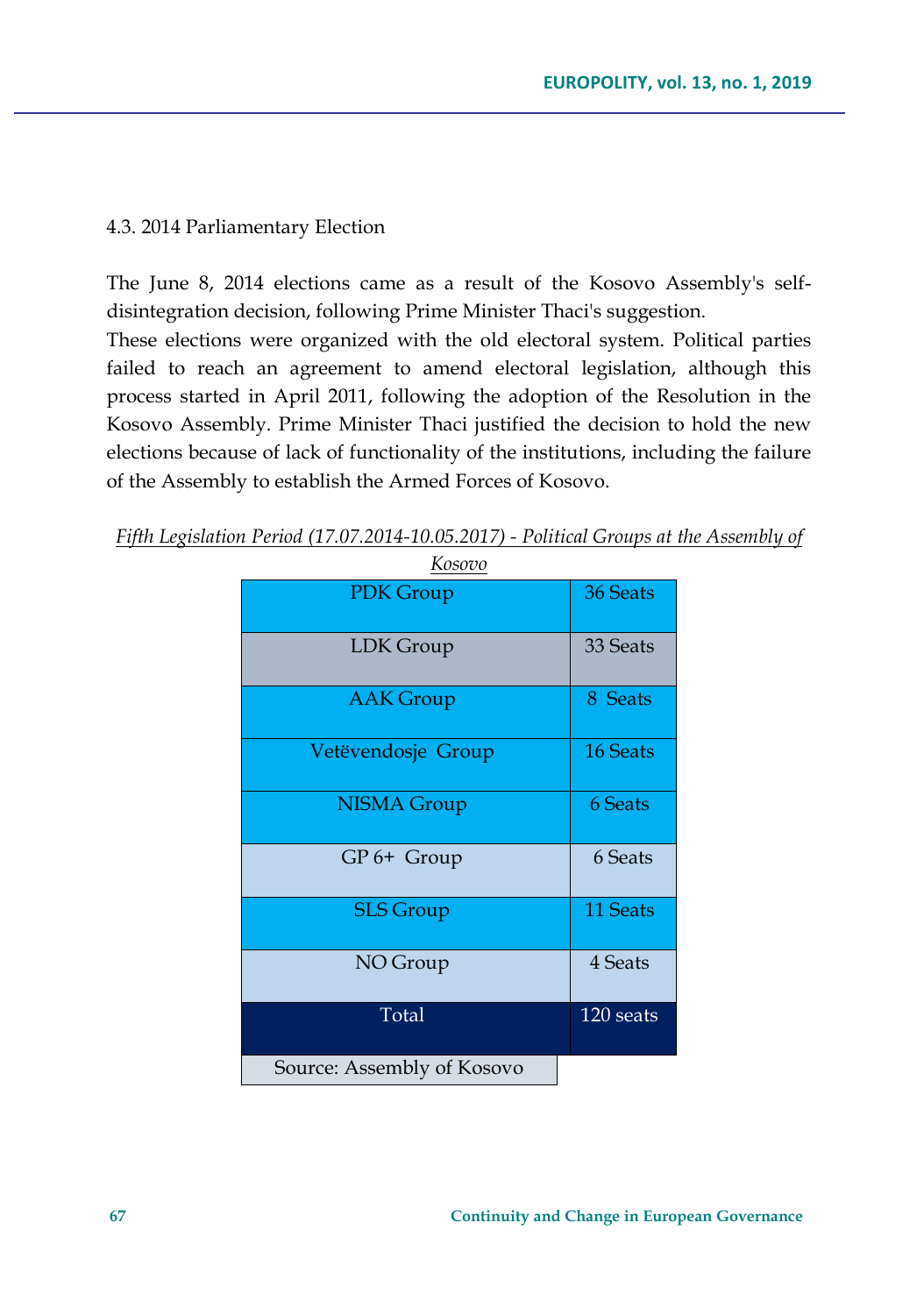Unlike previous years, in 2014 elections, the electoral offers of political parties was more concrete, better articulated, with a clearer vision for providing certain solutions. The offer was comprehensive, with the main focus on economic development and employment, visa liberalization to Schengen Countries and EU integration.

The official election result of the June 8th, as expected, did not bring any major change from the previous elections. The Democratic Party of Kosovo (PDK) was the first in the Kosovo Parliament with 36 seats, followed by the Democratic League (LDK) with 33, the Self-Determination Movement (LV) with 16 seats, the Alliance for the Future of Kosovo (AAK) with 8 seats and the Initiative for Kosovo (NISMA) with 6 seats. The rest of 20 seats were from the national minorities. Therefore, no political party managed to win 61 mandates, or 50 +1 percent.

Following the announcement of the election results, leaders of the Democratic League, the Alliance for the Future of Kosovo and the Kosovo Initiative signed an agreement for the establishment of the new government, bringing to the attention the right to it, due to the majority in the Parliament. Similarly, the VV joined later in order to leave PDK in the opposition. Meanwhile, the Democratic Party, who won the most seats in the election, insisted that it had the right to form the government, based on the Constitution. According to the Constitution of Kosovo (chapter four and five), the president proposes to parliament the candidate for prime minister after consulting with the political party or coalition that has won the minimum required majority in parliament to form the cabinet. If the government's proposed composition does not obtain a majority of votes in the Assembly twice, by electing another prime-minister candidate, Kosovo's president announces new elections, which must be held no later than forty days from the day of their announcement. 'A number of politicians and political analysts, including foreign diplomats, were engaged in various discussions and interpretations, which made the President of Kosovo, Atifete Jahjaga, to address the Constitutional Court with a request to clarify its role in the constitution with the formation of the government cabinet' (Gazeta Shqip 2014). This was happening because PDK failed to make a coalition with any parliamentary political party. Minorities were not declared. Following the submission of the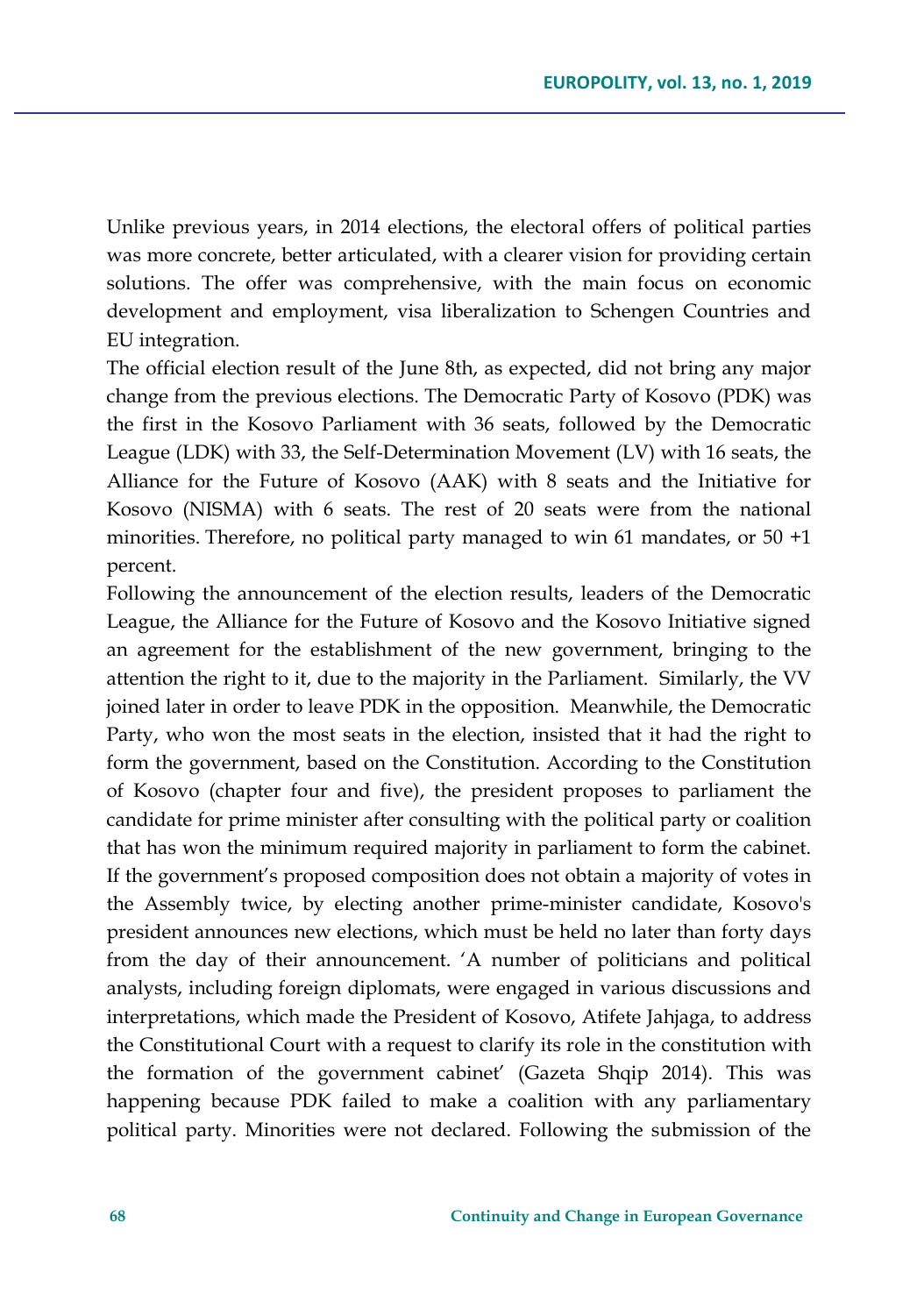case for interpretation of who was entitled to propose the President of the Assembly and as a result of the formation of the government, the Constitutional Court came to the conclusion (Case No. K0119/14) that based on the legitimacy of the people and considering the parties or coalitions before the elections for which the citizens have voted, the party or the pre-election coalition which wins the most seats in Parliament after the elections, has the right to elect the President of the Assembly (Constitutional Court of the Republic of Kosovo 2014). This gave PDK the right to be part of the government. After more than five months of holding elections, the two leaders of PDK and LDK reached an agreement to establish a new government, based on the Constitutional Court Decision.

This was the longest crisis for electing institutions, as a result of initially not reaching the majority of any party, due to the lack of ideological profiling of the political parties, but not only! In principle each party could make a coalition with other parties, because there were no substantial differences in the programs. Refusal to PDK came due to allegations of mismanagement and mistrust for it rather than dealing with program differences.

#### 4.4. 2017 Parliamentary election

Early parliamentary elections followed the collapse of the LDK-PDK coalition government, after a no-confidence motion raised by opposition parties and supported by MPs of the ruling Democratic Party. One of the main reasons declared by the PDK for the support of the non- confidence motion was the lack of the decision making, like for Demarcation of the line border with Montenegro, as the precondition for visa liberalization with EU.

Early elections of 2017 were held with the same electoral system, amended for the last time in 2010. PDK, which was the largest party, ran for the first time in elections without leader Hashim Thaci, who was voted as the President of the country. Now, his successor is Kadri Veseli.

A characteristic of the 2017 elections was creating of pre-election coalitions by the parliamentary and non-parliamentary parties. Three poles competed in these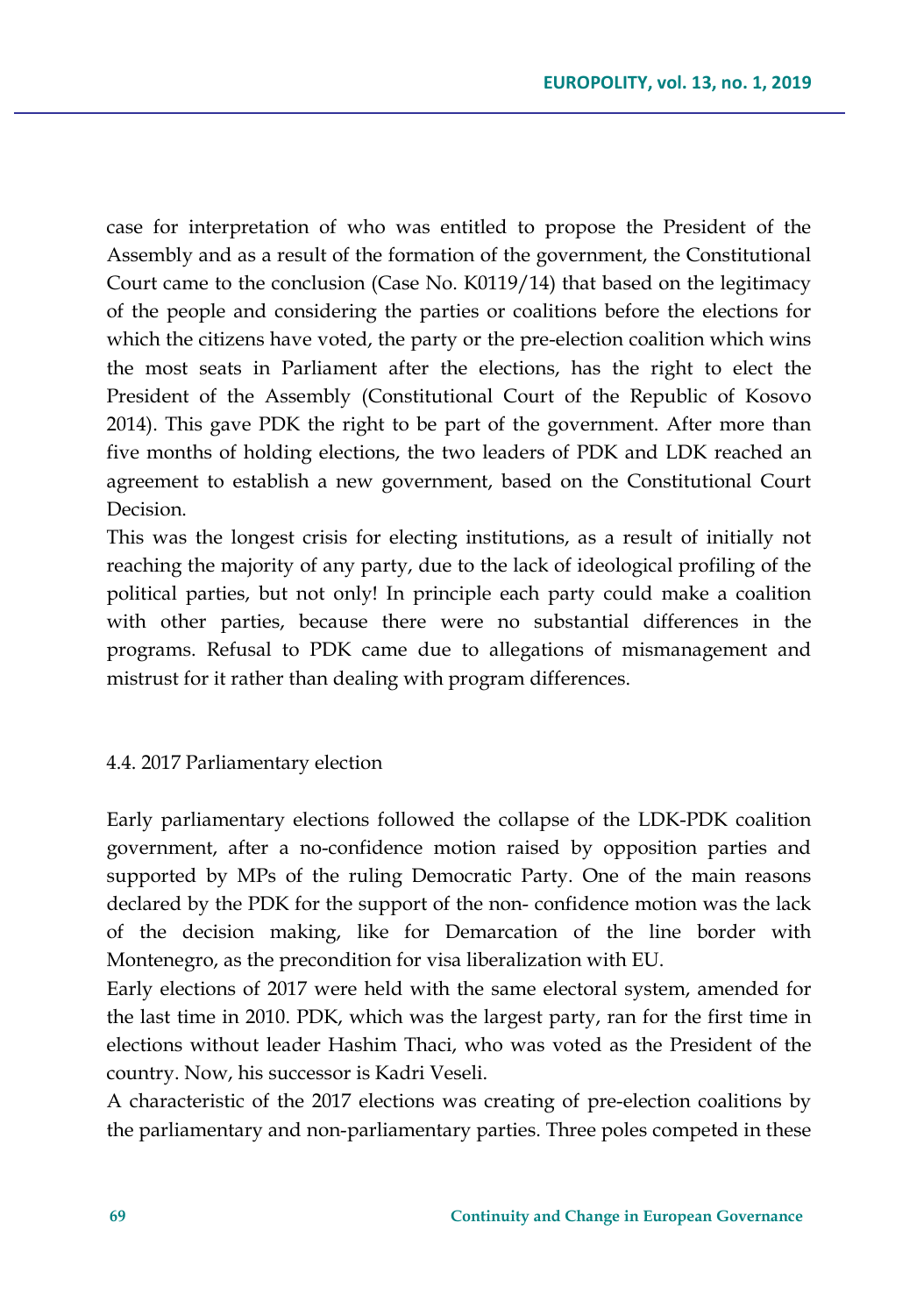elections, not including minorities that continue to have reserved seats. 'In total, in 2017 Parliamentary Election competed thirteen political subjects' (CEC 2018).Coalitions were neither ideological nor programmatic. More were about increasing the prospect of coming into power. Pre-election Coalitions between the parties also existed in previous elections, between one of the large parties and some parties with symbolic electoral support. Peculiarity of the recent preelection coalitions that are influenced by the Constitutional Court's decision on the right to form a government were pre-election coalitions between main political parties, like never before in Kosovo such as: PDK, AAK and NISMA  $(PAN$  Coalition)<sup>[1](#page-31-0)</sup> (CEC 2018). This coalition of the parliamentary parties can be considered natural[2](#page-31-1), based in their history, but the paradox was precisely on the fact that PDK was in power, while AAK and NISMA in opposition, who along with VV were harshly criticizing the government of PDK and LDK.

On the other hand, the Coalition LAA, consisting of LDK and two other parties, AKR which could not pass the electoral threshold in 2014, as well as the Democratic Alternative led by the former deputy Prime Minister and the Major of Gjakova, Mimoza Kusari. Vetëvendosje competed in the election solely as a political party.

The pre-electoral coalition of PDK with AAK and NISMA was a surprise. PDK had given up on government leadership, offering the post of Prime Minister to Ramush Haradinaj from AAK. PDK as the main party that was in government with the LDK was mostly criticized by AAK, inter alia because of the demarcation of the border with Montenegro, accusing PDK and LDK of giving away land due to mistakes made in determination of line border.

The election coalition of PAN was more about coming to power than for their program. This shows the negotiation not about the program between the parties

l

<span id="page-31-0"></span><sup>1</sup>In the list of PAN coalition were: The Party of Justice; Movement for Union; Kosovo Democratic Christian Albanian Party; Conservative Party of Kosovo; Democratic Alternative of Kosovo; Republicans of Kosovo; Balli Party; Social Democratic Party; National Balli of Kosovo.

<span id="page-31-1"></span><sup>2</sup> Despite the fact that part of this coalition were nine more none Parliamentary Political Parties.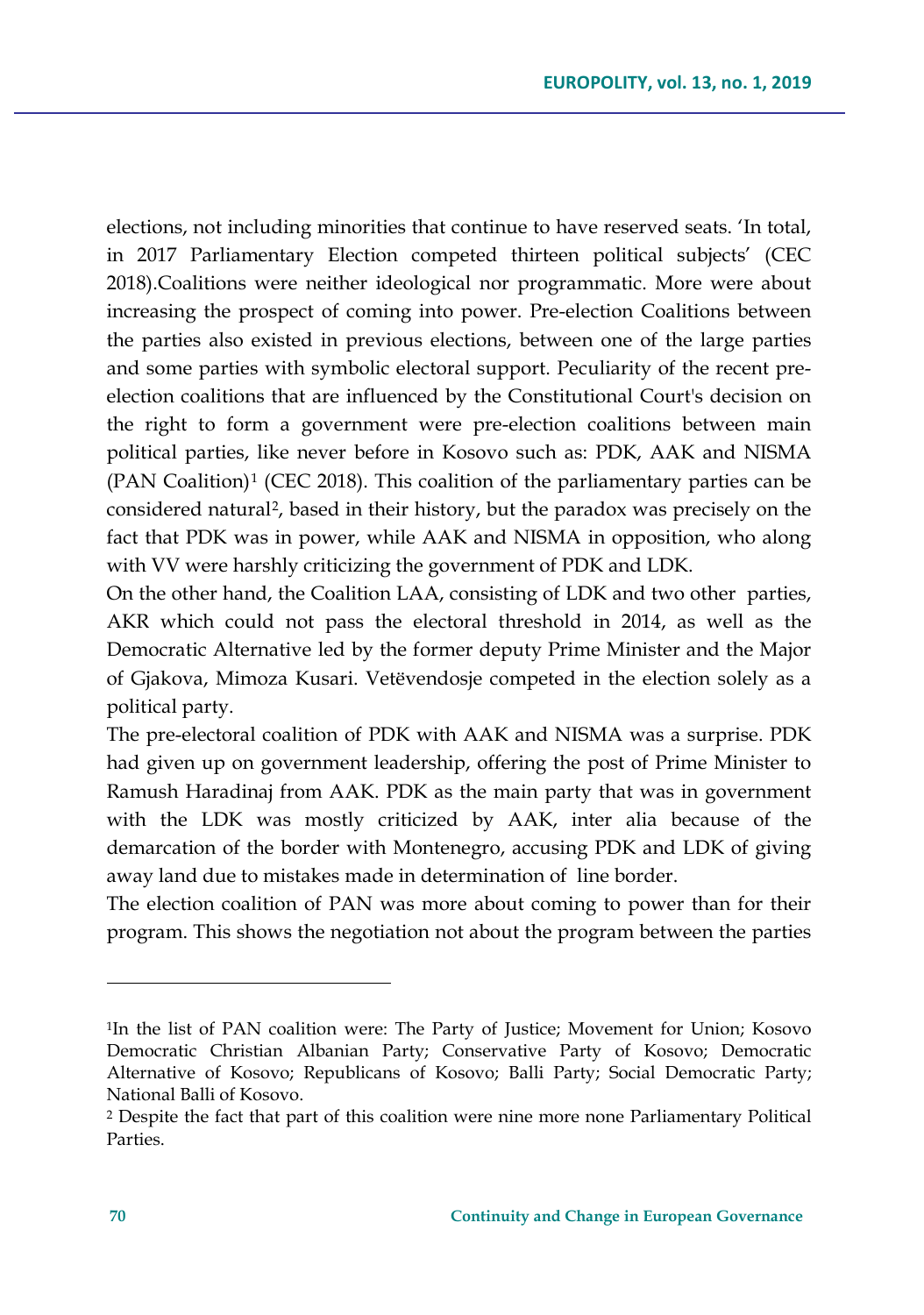but first they agreed on government positions. There was also no agreement on issues that continued to be open, such as the Demarcation, which were the reason for the fall of the previous government (PDK and LDK).

These pre-election coalitions in 2017 were reached just a few hours before the legal registration date for parties or coalitions at the CEC to compete in elections. The intention of parties in coalitions was to reach at least 41 deputies (seats), plus minorities, to have the right in forming the government. But the results were far from expectations for the two pre-election coalitions. The surprise was the doubling of the VV who alone managed to win 32 mandates. The results of election complicated the possibility to establish a new government. Under these created circumstances, due to the refusal of LDK and VV to be part of any coalition with PDK, the only option for PAN remained AKR with four MPs, which party was in pre-election coalition with LDK. AKR left the LAA coalition and joined the PAN government. After certification of mandates, the PAN coalition formed separate parliamentary groups.

The PDK compared with the seats in the previous legislature, was the one losing the most of seats from the pre-election coalition. It won only 23 seats in the Assembly. This low result of PDK is considered to take place for several reasons. First, being a ruling party and having strong clientele, failed to get the support as expected. Secondly, as the main party until the parliamentary elections 2017 with 32 mandates, the candidate list was shared with AAK and NISMA. Out of 100 candidates, there were only 55 candidates from PDK in the coalition list. Not including many PDK figures on the list of candidates for MPs, affected the engagement of potential candidates during the elections.

### 4.5. Government formation in 2017

After more than two months of uncertainty and inability to establish institutions, an agreement was reached between PAN (PDK, AAK NISMA), AKR, and the Serbian List with 9 MPs, one MP from the Serb community was not part of the Serbian list and 10 MPs from the non-majority and non-Serb community. This coalition is very unstable in terms of numbers with only 62+1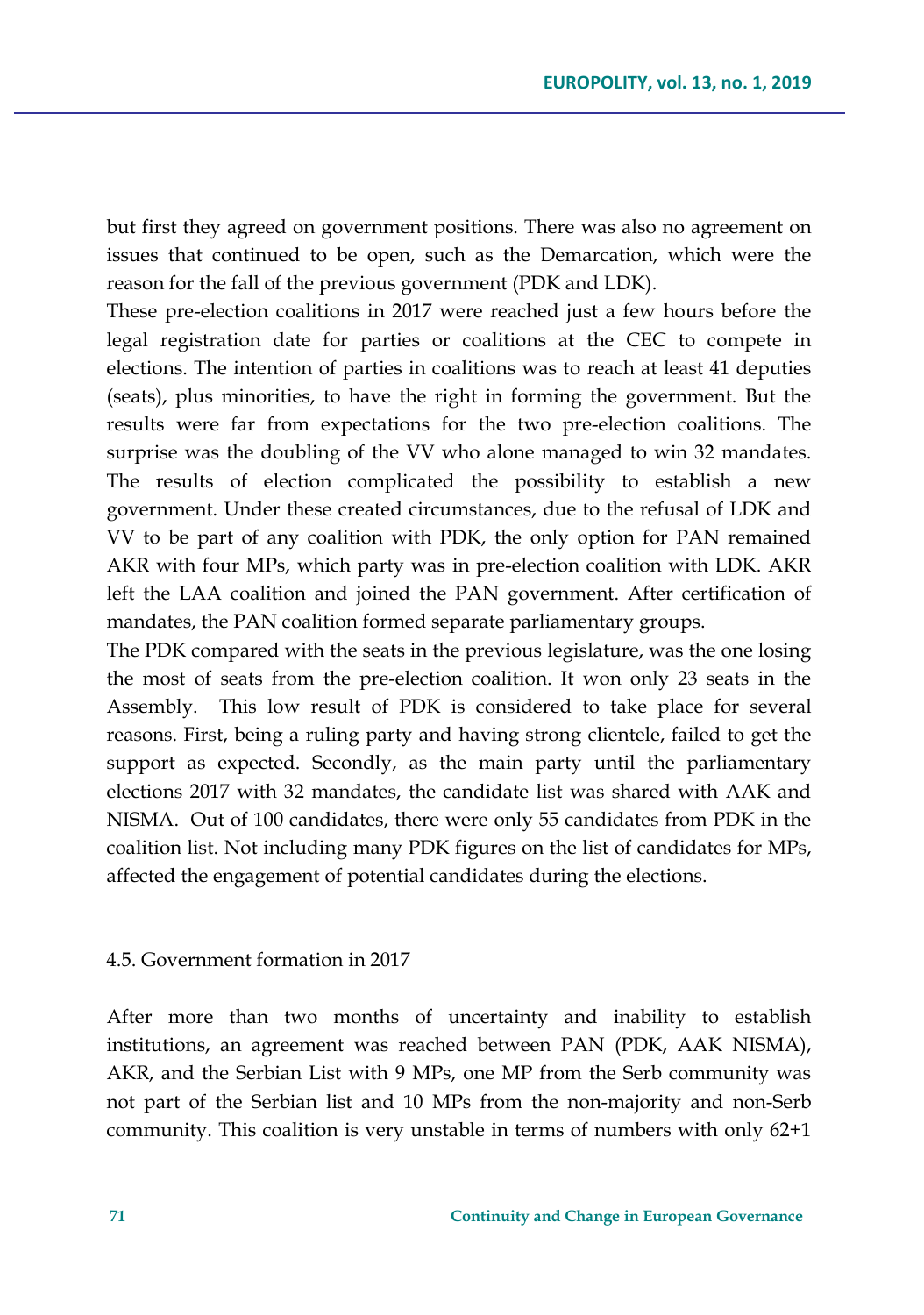seats.The Serbian List contributes to the instability of the government, as based on the previous experience it consults Belgrade on important decisions and not rarely it blackmails the processes in the Assembly. This took place also when voting for the government, wherein voting of the government had to be postponed for several hours waiting for the Serbian List to come from Belgrade, where they were for instructions from the Serbian Government. On the other hand, the opposition composed of VV and LDK, regardless of the lack of unity, is powerful.

| <u>Kosovo</u>               |           |  |  |  |
|-----------------------------|-----------|--|--|--|
| <b>PDK</b> Group            | 23 seats  |  |  |  |
| LDK Group                   | 27 seats  |  |  |  |
| <b>AAK</b> Group            | 10 seats  |  |  |  |
| Self-determination Group    | 32 Seats  |  |  |  |
| Serbian list Group          | 9 seats   |  |  |  |
| Initiative for Kosovo Group | 6 seats   |  |  |  |
| 6+ Group                    | 6 seats   |  |  |  |
| NO Group                    | 7 seats   |  |  |  |
| Total                       | 120 seats |  |  |  |
| Source: Assembly of Kosovo  |           |  |  |  |

*Sixth Legislation Period (17.07.2017-Continues) - Political Groups in the Assembly of* 

This government coalition is based more on the share of positions than in any systematic and profiled program. Also based on the actions, it can be concluded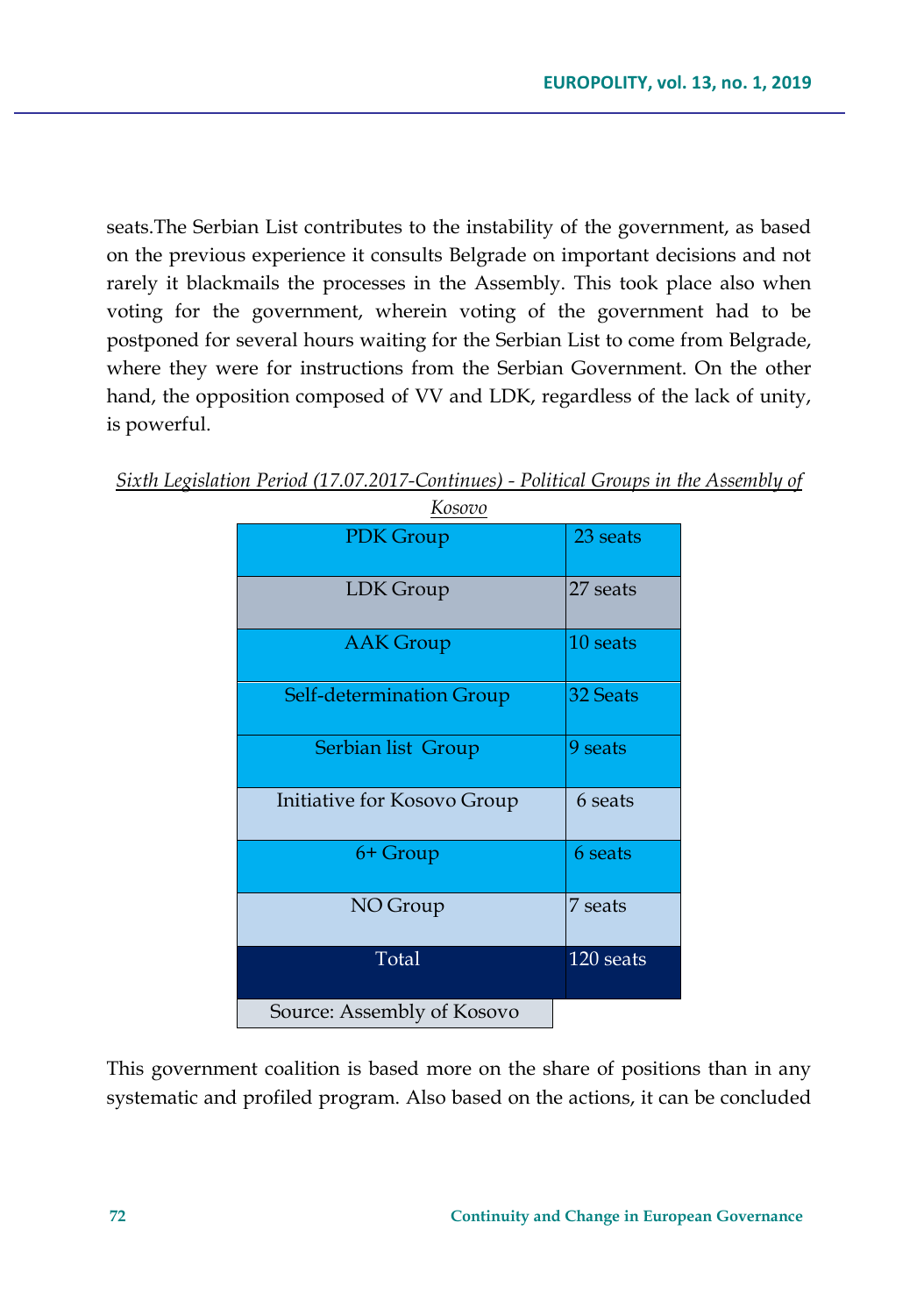that there are non-written and silent agreements that do not interfere with one another in the ministry, despite the external appearance of functioning uniquely. AKR's condition to enter in the coalition was above all a high "price" for PAN, especially for PDK as the biggest party within ruling coalition. AKR's requests for ministerial posts were disproportionate to their power in the Parliament. Despite this, the PAN coalition accepted almost all the demands of AKR only to lead the government, offering the first deputy prime minister as well as four ministers and many deputy ministers. The same situation is with the NISMA party. Whereas AAK has only 2 ministries and also PDK has 6 ministers and the President of the Parliament. Although the government includes representatives of ethnic minorities, Serbs, Bosniak and Turks. The Turkish and Bosniak parties have two ministries. While Serbian minority have Deputy Prime Minister and three ministries. Despite privileges in the representation, due to the lack of recognition by Serbia of Kosovo's independence, Serbian representatives in Kosovo, through the 10 reserved seats in the Assembly, often, including the current government, act by conditioning their participation in the Assembly with the processes that take place in Kosovo-Serbia talks. Initially their condition for participation in Assembly and Government were with the formation of the Association of Serb Municipalities with executive powers, the refusal of the formation of the army, and finally the objection to the imposition of tariffs on Serbian goods from Kosovo. The demands of Serbs in the Kosovo Assembly and government are against the will of Albanian political parties and parties from non-majority Serb communities. This role of the Serbian parties is expected to continue until the final and legally binding agreement between Kosovo and Serbia is reached.

| Government of the Republic of Kosovo in 2017-continues |                  |              |                     |                             |
|--------------------------------------------------------|------------------|--------------|---------------------|-----------------------------|
| <b>Political Parties in Government</b>                 |                  |              |                     |                             |
| <b>PDK</b>                                             | AAK              | <b>NISMA</b> | <b>AKR</b>          | <b>Minorities</b>           |
| Deputy                                                 | Prime Minister   | Deputy       | <b>First Deputy</b> | Prime<br>Deputy             |
| Prime                                                  | Two<br>and       | Prime        | Prime               | Minister<br>and             |
| Minister                                               | <b>Ministers</b> | Minister and |                     | Minister and Five Ministers |
| Five<br>and                                            |                  | Three        | Four                |                             |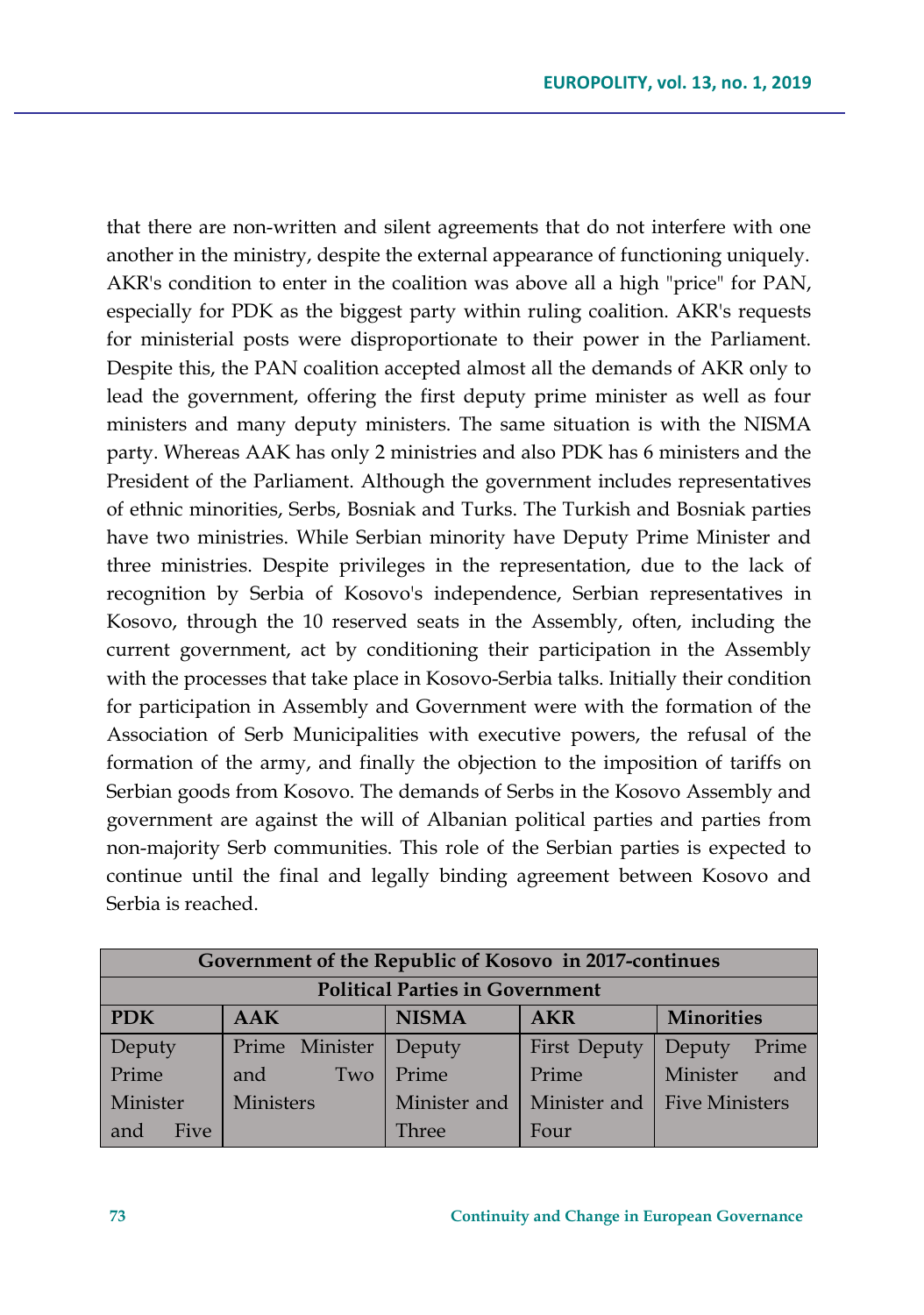| Ministers                                                                   |  | <b>Ministers</b> | <b>Ministers</b> |  |
|-----------------------------------------------------------------------------|--|------------------|------------------|--|
| Total: 1 Prime Minister; 4 Deputy Prime Ministers and 19 ministers and many |  |                  |                  |  |
| deputy ministers                                                            |  |                  |                  |  |

*Source: Government of the Republic of Kosovo*.

Such a share of positions in disproportion to their electoral power affects the quality of governance. Moreover, the non-profiled coalition is having its negative impact in the increase of the number of ministries as well as a very large number of deputy ministers.

As Farewell concludes that four of the main points, supporting the argument that PR promotes instability, are happening in Kosovo. They are as follows: 1. PR produces coalition governments, which are unstable by virtue of being made up of several parties, and therefore governments tend to change more often. 2. Coalition governments are not accountable, having been formed on the basis of backroom deals between party leaders after the election; the parties' manifesto promises are forgotten in the rush to gain power; the voters' wishes are ignored. 3. PR systems ensure the easy entry of small and extremist parties into parliament, threatening the stability of the government, particularly in those cases where the extremists hold the balance of power in the parliament. 4. PR systems are more complex than non-PR systems, adding an extra burden to the voters and raising the question of whether they really understand what is going on (Farell 1998, 153-154).

## **5. CONCLUSIONS**

The foundation of political parties in Kosovo was influenced by political and historical circumstances, excluding the ideological model of party establishment. The party system in Kosovo due to specific circumstances, initially 'occupation' during the 1990s and then International Administration, was more oriented towards a state building than ideological profiling. The party system in Kosovo during the International Administration in terms of decision-making as well as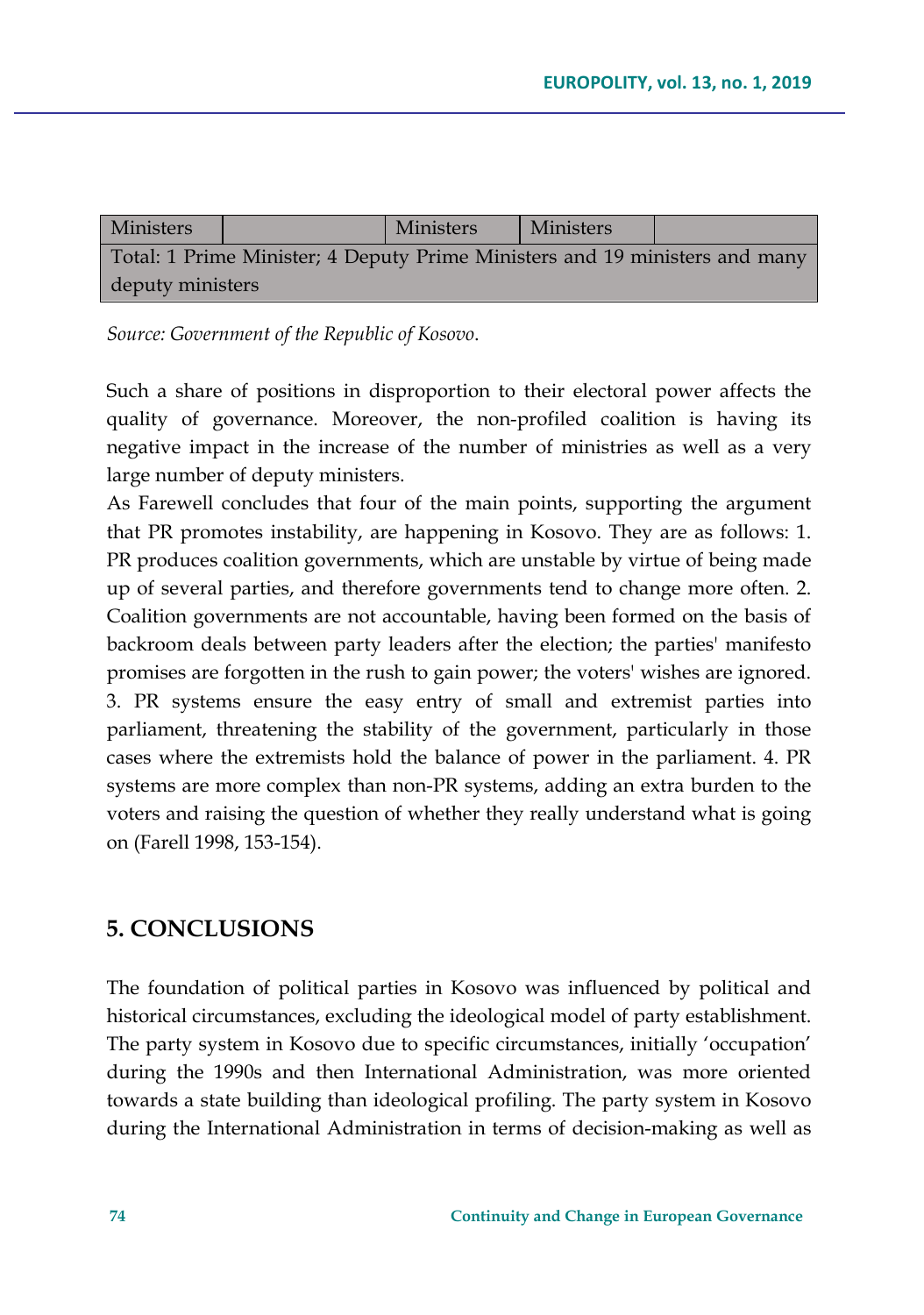the determination of the rules of functioning and the holding of elections was limited. Political parties in Kosovo 1999-2008, had limited competences because the real power were exercised by the UNMIK. Political parties in Kosovo are mono-ethnic (Albanians, Serbs, Turks, Bosnian, Roma), despite the fact that the aim of international administration was to create a multi ethnic society. Kosovo needs multiethnic parties where it will unite politicians with a vision for economic development and inclusive governance alternative even in the ethnic sense. To happen this, it seems to be early yet. Political Parties in Kosovo are dominated by leadership and clientelism more than the programs. This is imposed by the level of democratic consolidation, economic development, and the level of political culture. The party system in Kosovo needs program groupings and then the co-operation of political parties on the basis of approximate and consistent programs / ideologies. Since the first election held in 2001, no political party could win the majority because of PR electoral system with a single constituency and reserved seats for minorities. PR electoral system is producing a weak majority. This is affecting the quality of the government performance and decision-making. Thus, the negative effect both before the formation of the government and during its functioning is the lack of programmatic and ideological cooperation. Political parties in divergence with people votes and their numbers in parliament are getting privileges, while responsibility is shared. This happens for some reasons: Because of the electoral system, the lack of trust among political parties, and the lack of profiling of political parties.

There is a need for some changes in the electoral system that would guarantee a stable majority, also a better governance and stronger and firsthand citizenrepresentative links. As a first step in strengthening the citizen-representative relationship, it would be to change the electoral system by maintaining community representation through election rules. From one Multi Member Constituency (MMC), Kosovo would have to be divided into 7 +1 constituency for minorities. The designated constituency, depending on the number of voters, would representing the number of MPs. It's needed to keep threshold 5 percent in seven constituencies, where Albanian parties will compete. This would urge small parties to compete together with other parties in pre-election lists or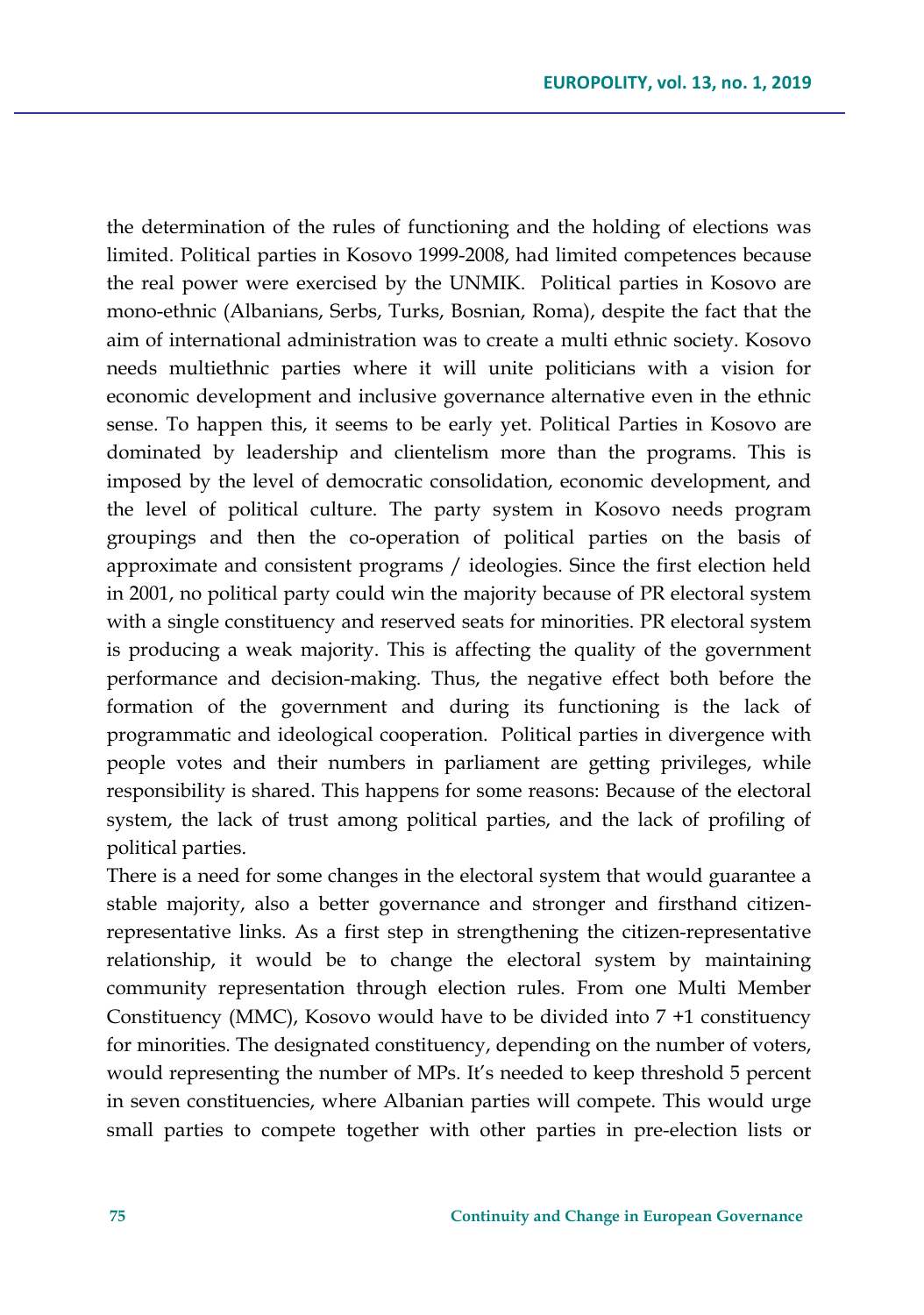would eliminate small Albanians parties to become a Parliamentary party. In 'minorities' constituency the threshold to be 1 percent. To continue with women representation by 30 percent in 7+1 constituencies. While a special constituency (+1), at Kosovo level, should be for the non-majority communities, according to the current formula 10 MPs from the Serb community and 10 MPs from other non-majority communities. Another change in electoral system is reducing the right to vote from 5 as it is now, in 1 candidate within the list. It will avoid the deviations of the will of the citizen as well as agreements between the candidates of the same party list to ask their electorate to vote up to five candidates, based in candidates for MP accord. This would increase the power of both, citizens and parliamentarians. This would make much more possible to have a stable government and gender representation. It would also increase the chance for a more consolidated majority in parliament, strength a coalition government, increase accountability, geographic representation and keeping representation of minorities.

### **REFERENCES**

- ACE The Electoral Knowledge Network. 2012. *"The Effect of Electoral System on Party System."* Accessed 06 May 2018. https://aceproject.org/aceen/topics/pc/pcc/pcc04/pcc04c.
- Bakken, Mettr. 2008. "Electoral and Party System: Which is the Cause and which is the Consequence?" *ECPR Graduate Conference in Barcelona.*
- Bieber, Florian. 2008. *Political Parties and Minority Participation.* Skopje: FES.
- Bielasiak, Jack and Hulsey, W.John. 2013. *"*Party system determinants of electoral reform in post-communist states*"*. *Communist and Post-Communist Studies* 46: 1-12.
- Boix, Carles and Stokes, Susan. 2007. *The Oxford Handbook of Comparative Politics.* Oxford: Oxford Handbooks of Political Science.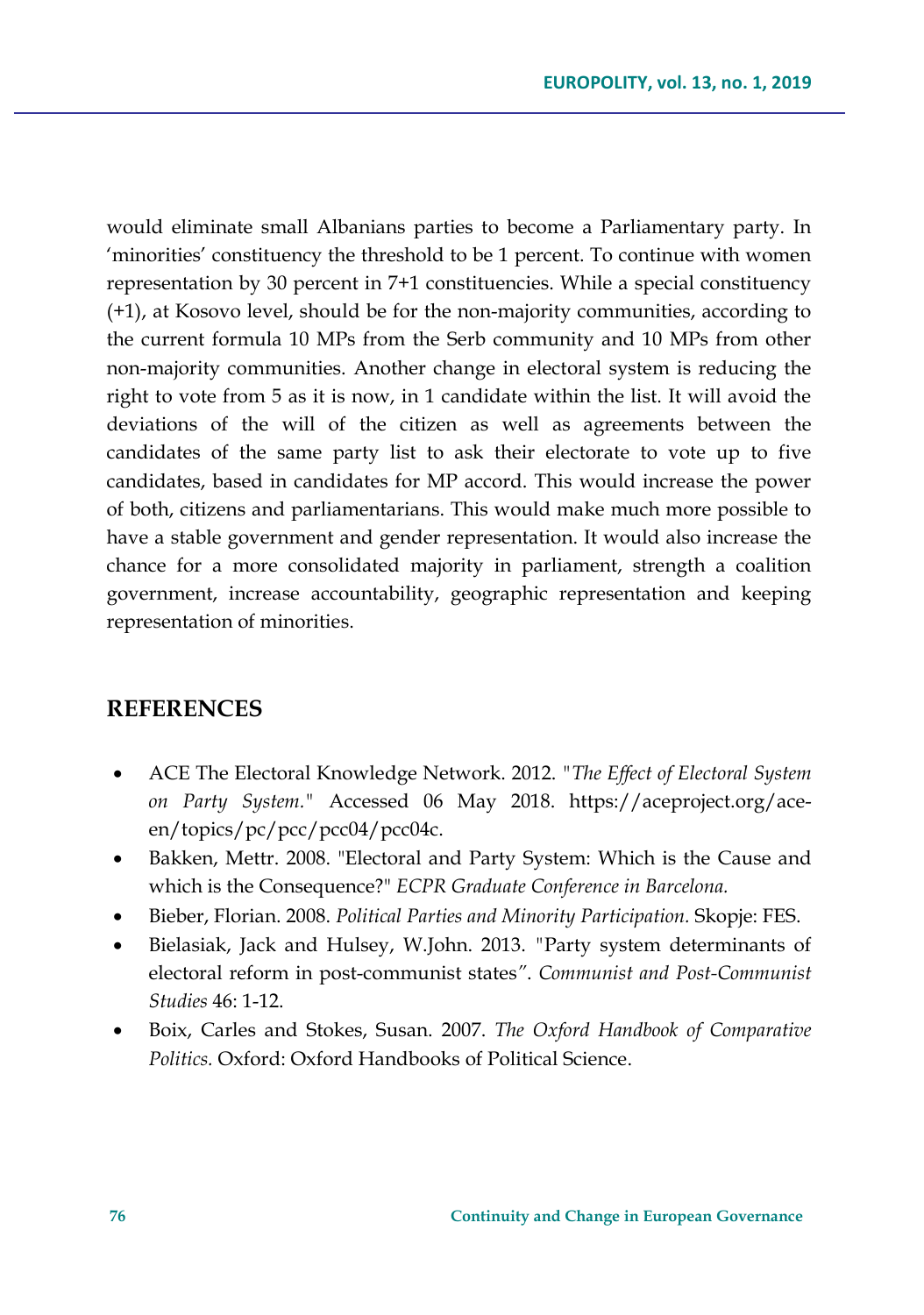- Brahimi, Lakhdar. 2007. "State-Building in Crisis and Post-Conflict Countries*".* Viena: *7th Global Forum on Reinventing Government Building Trust in Government.*
- Budge, Ian and McDonald, Michael. 2007. "Election and party system effects on policy representation: Bringing time into a comparative perspective". *Electoral Studies* 26.
- Caplan, Robert. 2005. *Europe and the Recognition of New States in Yugoslavia.* New York: Cambridge University Press.
- CEC. 2018. *Rezultatet perfundimtare nga QNR.* Accessed 13 November 2018. http://www.kqz-ks.org/wp-content/uploads/2018/01/2.-Kandidatët-ezgjedhur-sipas-Subjekteve.pdf.
- Central Election Commision. 2017a . "CEC." *Zgjedhjet në Kosovë 200-2014.* Accessed 10 11, 2018. http://www.kqz-ks.org/wpcontent/uploads/2018/02/Zgjedhjet-ne-Kosove-2000-2014\_al.pdf .
- Chesterman, Simon. 2004. *You, The People: The United Nations, Transitional Administration, and State-Building.* New York: Oxford University Press.
- Colomer, Josep M. 2018. *Party System Effects on Electoral Systems.* Oxford: The Oxford Handbook of Electoral Systems. : Oxford University Press. Accessed 07 February 2019.

doi:DOI:10.1093/oxfordhb/9780190258658.013.16 .

- Constitutional Court of the Republic of Kosovo. 2010. "*Case, nr. KI 47/10".* Prishtina.
- Constitutional Court of the Republic of Kosovo. 2014. "*Case, nr. K0119/14".* Prishtina.
- Constitutional Framework for provisional Self-Government in Kosovo. 2001.05.15. *Kosovo Assembly.* Accessed 05 September 2018. https://www.assemblykosova.org/common/docs/FrameworkPocket\_EN G\_Dec2002.pdf.
- Diamond, Larry. Ed. 2001. *Political Parties and Democracy.* Maryland: The Johns Hopkins University Press.
- Ejupi, Burim and Qavdarbasha, Shkamb. 2011. *"*Zgjedhjet parlamentare në Kosovë 2010.*" Kosovo Institute for Policy Research and Development*.(04). 05-27.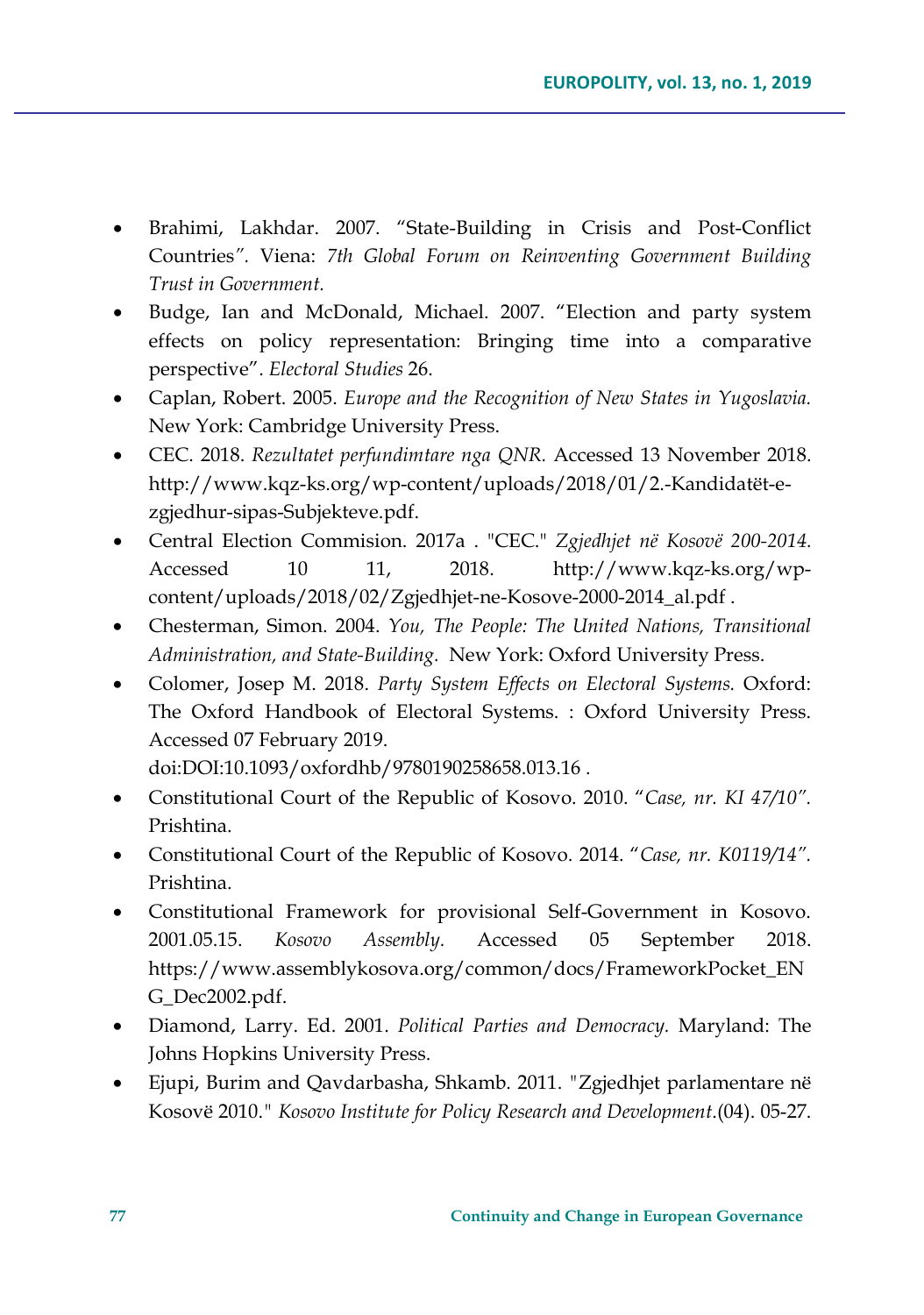04 11. Accessed 10. 02. 2018. http://www.kipred.org/repository/docs/Zgjedhjet\_Parlamentare\_në\_Kos ovë\_478313.pdf.

- Ezrov, Lawrence. 2010. *Linking Citizens and Parties: How Electoral Systems Matter for Political Representation.* New York: Oxford University Press Inc.
- Farrell, David. 1998. *Comparing Electoral Systems.* London: Macmillan.
- Gazeta Shqip. 2014. "*Zgjedhjet e fundit në Kosovë: KQZ shpall rezultatet përfundimtare".* Accessed 06 June 2018. http://gazetashqip.com/lajme/2014/06/27/zgjedhjet-e-fundit-ne-kosove-kqz-shpallrezultatet-perfundimtare/.
- Hofmeister, Wilhelm and Grabow, Karsten. 2011. *Political Parties Functions and Organisation in Democratic Societies.* Konrad Adenauer Stiftung.
- Ishiyama, John. 2011. *Comparative Politics Principles of Democracy and Democratization.* West Sussex: John Wiley & Sons Ltd.
- Joannin, Pascale. 2016. "General Elections in Croatia*".* 09 11. Accessed 30 January 2019. https://www.robert-schuman.eu/en/doc/oee/oee-1657cen.pdf.
- Judah, Tim. 2008. *Kosovo, What Everyone Needs to Know.* New York: Oxford University Press.
- Katz, S.Richard. 1980. *A Theory of Parties and Electoral Systems.* Baltimore: The Johns Hopkins University Press.
- Kosovo Assembly. 2010. "On Amending and Supplementing the Law no. 03/L-073 on General Elections in the Republic of Kosovo." *Assembly.* 10 29. Accessed 09 October 2018. http://www.kuvendikosoves.org/common/docs/ligjet/2010-256-eng.pdf.
- Krasniqi, Albert and Shala, Krenar. 2012. *"*Strengthening the statehood of Kosovo through the democratization of political parties*".* Pristina: *Kosovo Institute for Policy Research and Development*. 04: 8-9.
- Krasniqi, Valon. 2016a*.* "Political Parties Ideologies in Kosovo." *RSP 49* 108- 119.
- Krasniqi, Valon. 2016b. "Political Parties Ideologies and State building in Kosovo". Skopje: PhD Thesis, SEEU.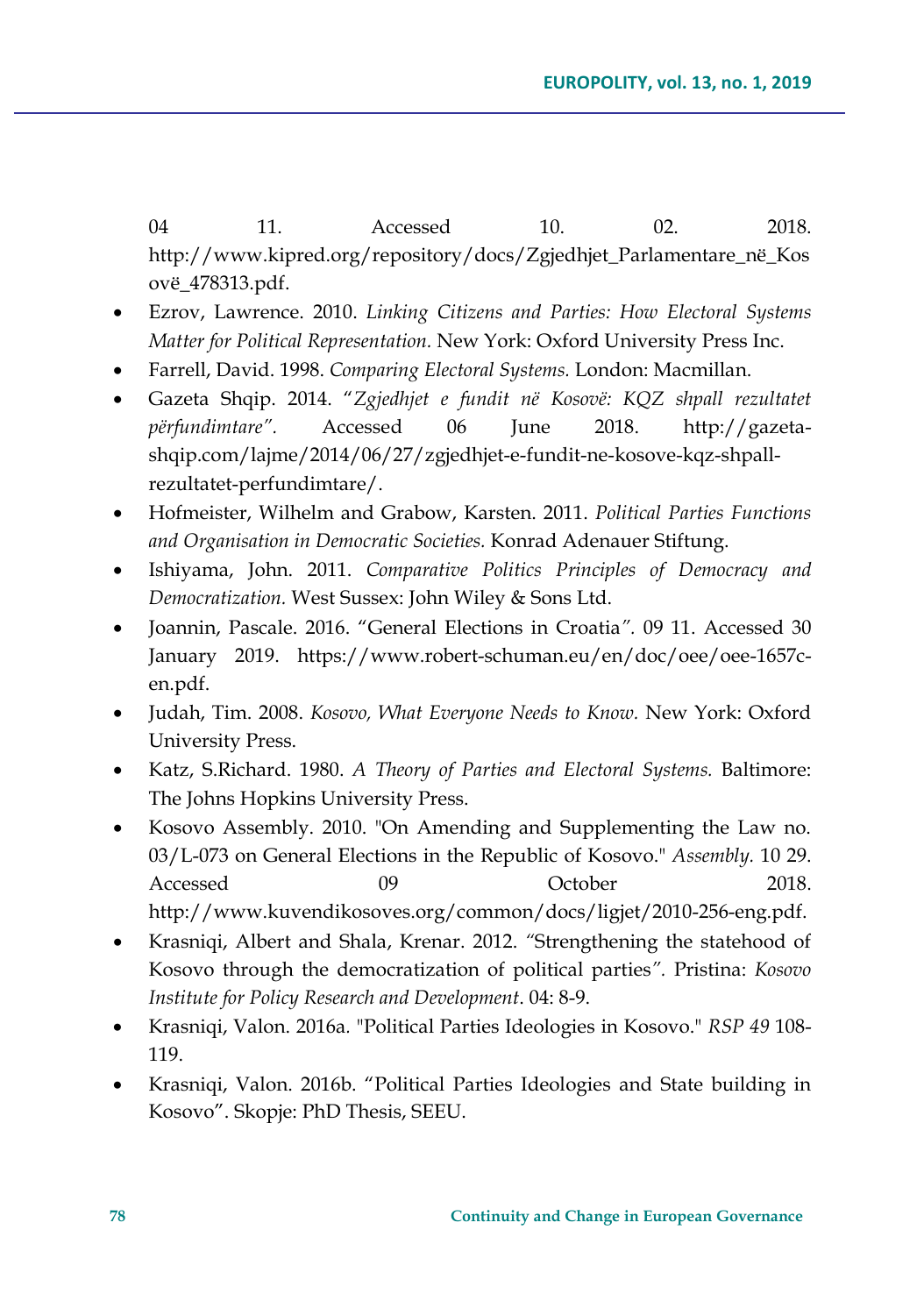- Lewis, G.Paul. 2001. *Political Parties in Post-Communist Eastern Europe.* London: Routledge, Taylor & Francis e-Library.
- Lijphart, Arend. 1999. *Patterns of Democracy: Government Forms and Performance in Thirty-Six Countries.* New Haven, CT: Yale University Press.
- Lindsey- Ker, James. 2009. *Kosovo The Path to Contested Statehood in the Balkans.* London: I.B.Tauris & Co Ltd.
- Maor, Moshe. 1997. *Political Parties and Party Systems, Comparative approaches and the British experience.* London: Routledger.
- Mayer, M.Thomas and Miller, Bernhard. 2015. " The niche party concept and its measurement." *Sage, Party Politics, Vol. 21(2)* 259–271.
- Mershon, Carol and Shvetsova, Olga. 2013. *Party System Change in Legislatures Worldwide- Moving Outside the Electoral Arena.* New York: Cambridge University Press.
- Millard, Frances. 2004. *Elections, Parties and Representation Post-Communist Europe.* London: Palgrave, Macmillan.
- Reilly, Benjamin and Nordlund, Per. (Eds.). 2008. *Political Parties in Conflict-Prone Societies: Regulation, Engineering and Democratic Development.* Tokyo: United Nations University Press.
- Rettman, Andrew. 2018. *Kosovo has right to own army, Germany and US say.* Brussels, 12, 14. Accessed 10 January 2019. https://euobserver.com/foreign/143720.
- Rule, Wilma and Zimmerman, Francis, Joseph. Ed. 1994. *Electoral Systems in Comperative Perspective: Their Impact on Women and Minorities.* London: Greenwood Press.
- Sahadžić, Maja. 2009. *"*The Electoral System of Bosnia and Herzegovina: A Short Review of Political Matter and/or Technical Perplexion*." Suvremene teme, 2 (1)* 61-78.
- Sartori, Giovanni. 2005. *Parties and Party Systems. A framework for analysis.* Colchester: ECPR Press.
- Tansey, Olsey. 2009. *Regime-Building: Democratization and International Administration.* Oxford: Oxford University.